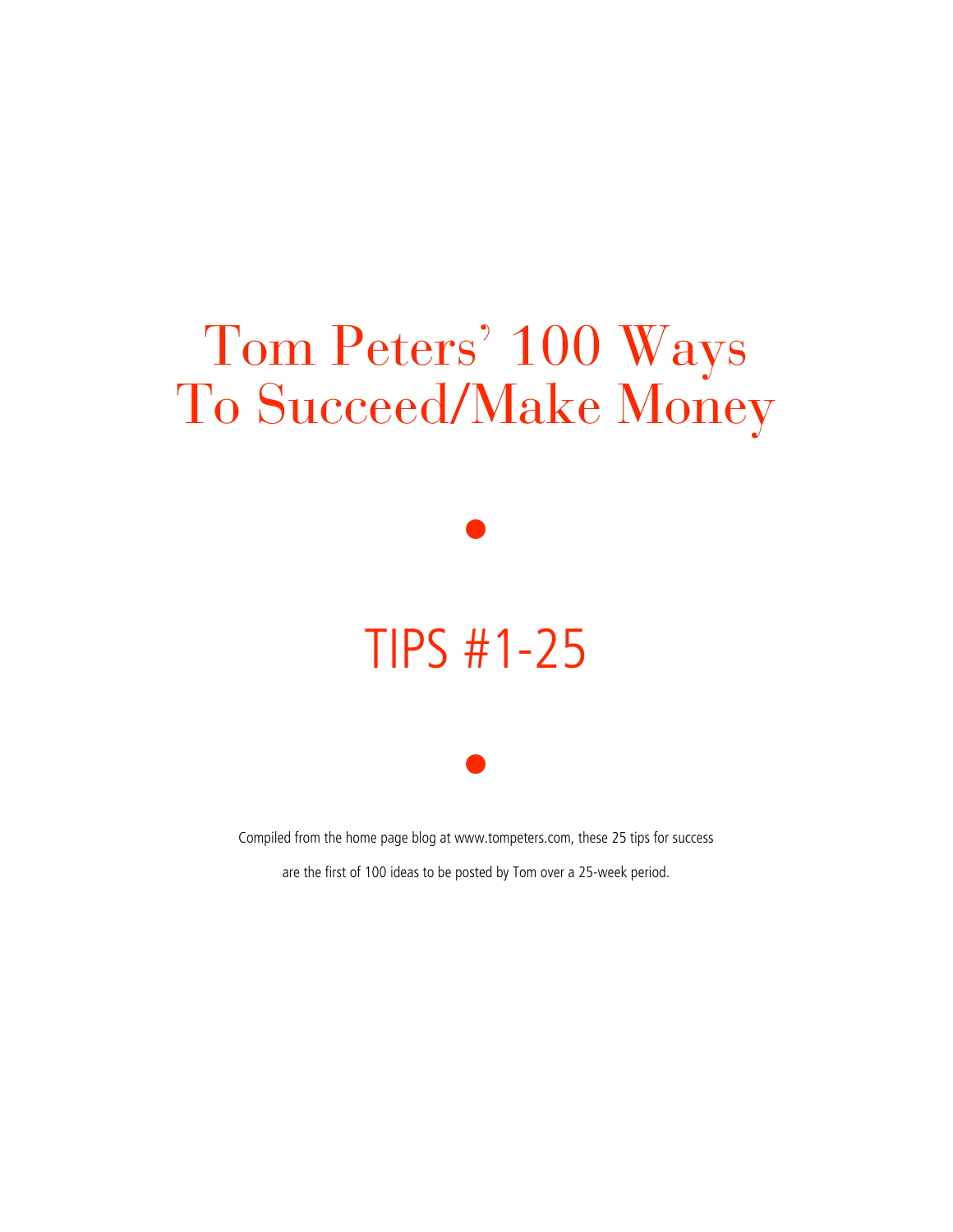### #1 The Clean & Neat Team! (Team Tidy?)

I've been preaching the "Experience Thing" for a few years. ("Not just a 'Product' or a 'Service,' but an 'Awesome Experience.') I believe my act. **But ...**

I was in a giant retail mall last Saturday. Visited a renowned retailer's space. "Experience Marketing"? No one does it better. **But ...**

#### THE PLACE WAS A MESS.

Got me thinking. I "go off on" various tacks, like the Experience bit. But let's not forget the Boring Basics along the way! Such as: Clean-Neat Rules! (Or, at least, Messy-Sloppy-Dirty is a Top 5 Turnoff.)

I'm not a "neat freak." To the contrary, I'm a slob. But that's home. Not my profession. I select hotels in large measure based on whether or not they have 1-hour, 24-hours-per-day pressing services. I get paid (very) well for what I do. I don't get paid to show up for a speech looking like I slept in my clothes!

The retail space in question was crowded with customers and visitors. (Good for them.) But it'd gotten very messy in the course of the day. Goods scattered, or at least untidy stacks of goods. Trash on the floor. Boxes stacked unattractively near the checkout desk. Etc. (Etc.) To me the space ... SCREAMED ... "We Don't Give a S\_\_\_" (I started to use "We don't care." Or: "We don't give a hoot." But that's not it. It is: "WE DON'T GIVE A SHIT.")

There's a lot to Great Retailing, or great whatever. But right near the head of the line is: "WE CARE!" And near the head of the "We care" line is "Looks like a million dollars."

Hence ... THERE IS NO EXCUSE WHATSOEVER FOR SLOPPINESS, UNTIDINESS, LESS THAN S-PA-R-K-L-I-N-G RESTROOMS, ETC., ETC.

Moneymaker Message #1: KEEP IT CLEAN! Kudos to ... TEAM TIDY. Brickbats to ... the Dirty Dozen.

### #2 Pronoun Power

Was editing a trainer's manual, replete with suggested dialogue, for a friend today. Good stuff! (Content: A+) But one "small" thing caught my attention. Most of the scripts for trainers addressing their charges read like this: "I [Trainer] suggest that you [Client/Student] approach the Objection as follows ..." What's my problem? Simple. I/trainer am the Subject, the teller of truth. And the Student/Client is the Object, the recipient of my pearls of wisdom.

NO! NO! NO!

Here's the Big Word I want us to obsess on in today's Tip: **WE!** (And: **US!**)

Here, for example, is my re-write of the above script: "**We** often hear the following Objection blah blah blah. What if it weren't an objection at all? What if it provides **us** with an Opportunity to get **our** oar in about this blah blah blah [product benefit, say]. ..." Note, obviously, in my rewrite the three uses of "we" and "us." From long experience, I suggest that this changes the Fundamental Nature of Community-Interaction between the Instructor and the Student. Instead of being an imparter-of-knowledge to the Unwashed, I/trainer am now a fellow-toiler-in-the-trenches hunting for a fruitful solution to "our" shared dilemma. Right?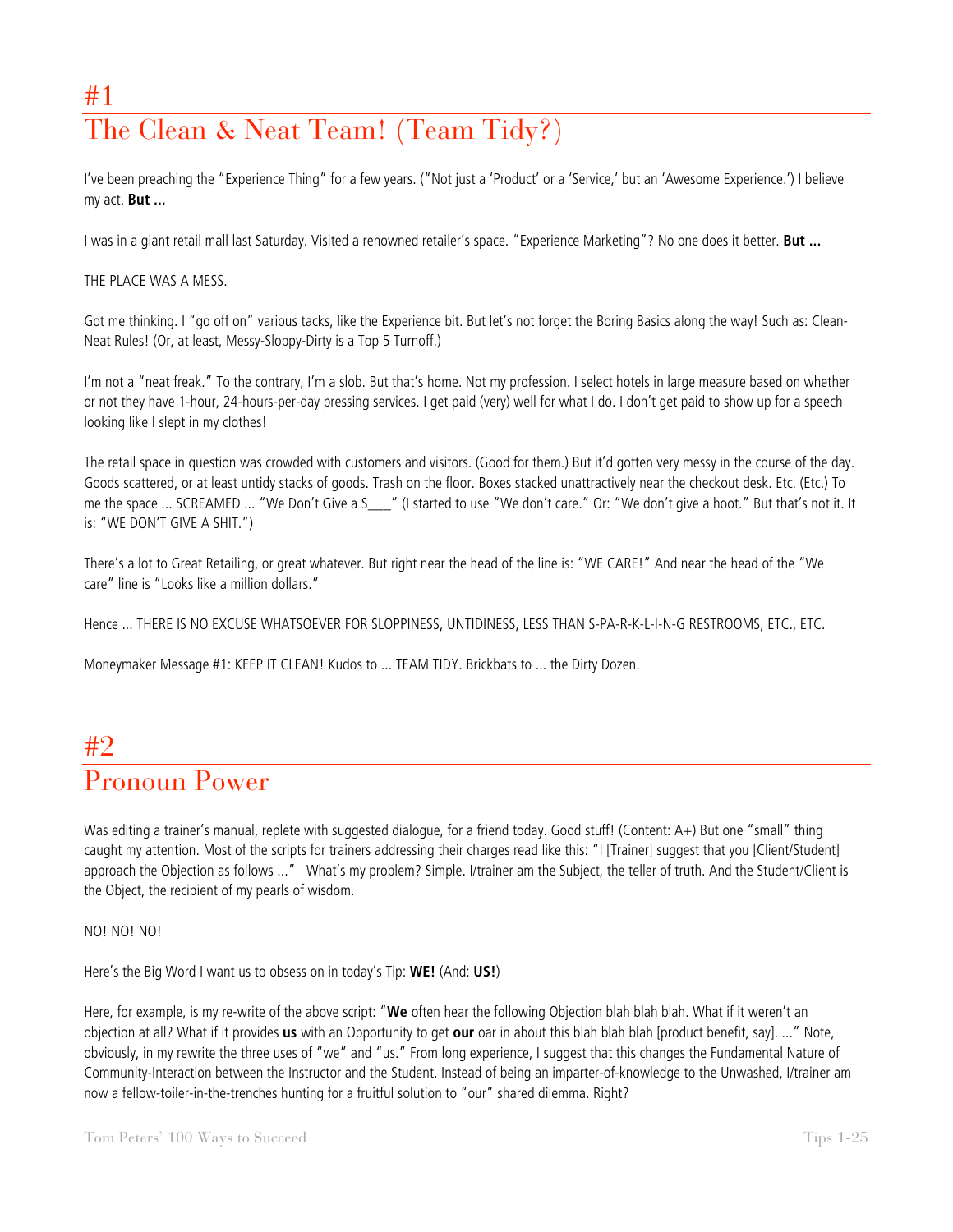Student and teacher are now—via Pronoun Power!—engaged in a Joint Venture toward Excellence. (Or some such.)

This trick (more on who gets "tricked" in a moment) was taught me by my first McKinsey partner-mentor back in 1974. "Tom," he said, none too gently, "when you address the Client, never fail to use the word 'We.' As in "The way **we** might get at this blah blah blah.' The idea is it's us and the Client foraging mightily as a Team in hot pursuit of the truth."

I'll be the first to admit that this is indeed a "trick." But beginning in those McKinsey days, I contend that it was me who was mostly tricked! Use "we" and "us" enough ... and I began to feel I was on the Client's Team, not vice versa.

To this day, 30 years later, by instinct, I religiously use "We" and "Us"—and a team of wild horses could not elicit an "I" or "You."

It is a trick ... and it is a Fundamental Value concerning Groups on Joint Ventures in Quest of Better Understanding.

**We** agree, right?

NB #1: Also observe, Trick #2, the "religious" capitalization of Client. Another McKinsey fruit that makes a big difference to me.

NB #2: Back to yesterday's Tip on cleanliness. I mentioned in passing, regarding Team Tidy, "sparkling restrooms." I simply want to underscore the idea ... worthy of status as 1 of my 100, in fact. There's no greater giveaway to the I CARE (or don't) query than the status of the Restroom. Movie theater, Gas Station, McDonald's, \$75-an-entrée restaurant ... check out the Restroom. "Messy" gets a C-. "Dirty" gets a D. "Foul" gets an F. (I'd guess 70% of Restrooms get a D or F in my experience.) Give a B- to a "clean" Restroom. And a B+ to a "squeaky clean" Restroom. And reserve the rare A/A+ for the squeaky clean Restroom that becomes "an experience" in and of itself. Great furnishings! Flowers! A (Great) chair in which to take a 30-second respite! Etc.

### #3 The Rarest of Gifts

The rarest of gifts: THANK YOU!

Alas, it (a nod of appreciation, a hastily penned, 2-line T-note) it is so rare. (And thence ... ever so powerful!)

Among TP's favorite quotes: "The two most powerful things in existence: a kind word and a thoughtful gesture."—Ken Langone, VC and Home Depot founder. "The deepest human need is the need to be appreciated."—psychologist William James. "We look for listening, caring, smiling, saying 'Thank you,' being warm."-Colleen Barrett, president, Southwest Airlines, on hiring criteria.

Think: THANK YOU POWER! (And "power" it is!)

Hints: (1) Make it "permanent"—send a note. (2) HANDWRITTEN notes beat emails!!!!!!! (3) This applies equally at age 18 in a "powerless" job, as well as at age 48 as Honcho. (4) Do this especially when you "don't have time"—at the end of a stressful day. (5) Make it a "formal" habit—do it at the end of the day, say, every 2 or 3 days. (6) If you can't think of anything or anyone to say "Thank you" to—I suggest you go see a shrink.

(Remember: "Performance" stems from Engagement ... Encouragement ... Passion ... Appreciation ... Public recognition ... Respect. "Thanking" is a big part of that.)

Uh, Thank You for taking the time to read this!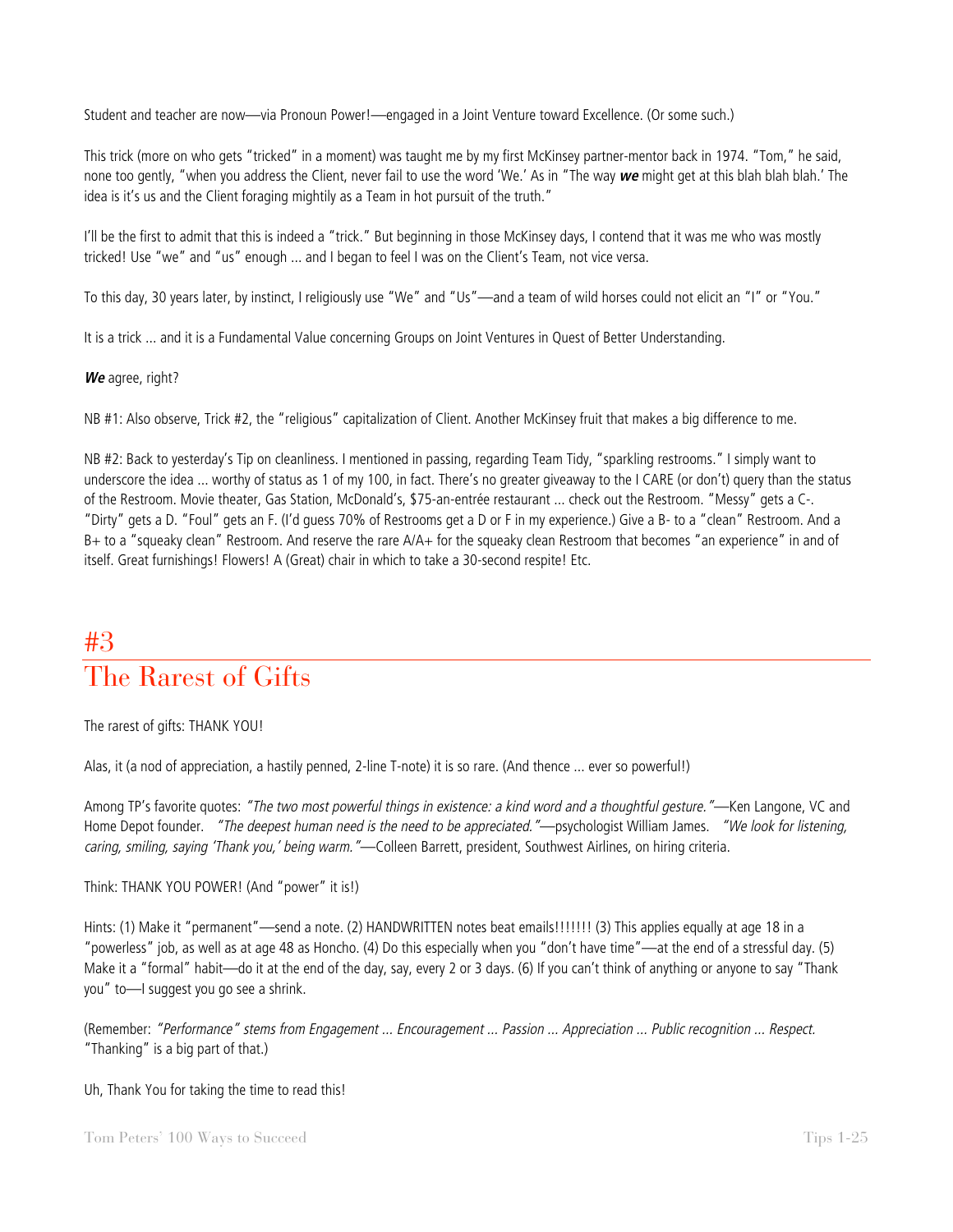### #4 Make the Call! Today! Now!

Only a sad few seek out contention. Then there's another group (I'm a Charter Member) that goes to almost any length to avoid it ... and routinely lets little, salvageable messes fester into big, intractable ones.

#### Answer: MAKE THE CALL! TODAY! NOW!

In short, a 5-minute call made right now to deal with a "slightly bruised" ego or a "minor" misunderstanding can avoid a situation tomorrow that leads to divorce court, a lost (major) client, an employee law suit, etc.

I've learned that invariably "there was a moment" when the situation (DAMN NEAR ANY "SITUATION") was reversible. In fact, easily reversible. But pride or embarrassment or unwillingness to further mess up an already nasty day led to "just one more day's" evasion & delay ... and that day becomes a second day ...

No, I've not joined a Busted Relationships 12-step Program. But I have done one, for me, little Big Thing. As part of my morning prioritysetting meditation I go to an item on my desktop labeled "NOT TOMORROW!" It's simply a list of names, or perhaps situations, that I must remain conscious of ... and work on in the course of the day. I try and confront myself brutally about what I'm putting off. AND ADD TO MY LIST ONE (no more than one ... do-ability is paramount) UNPLEASANT CALL I MUST MAKE TODAY. We're all different, but I've found that just having the damned "NOT TOMORROW!" de facto flashing at me is a spur to action. (Incidentally, it's right next to another doc/icon labeled "VITAL SIGNS"—that's the one, a PP slide, with red on black, that heralds the results of my most recent weigh-in and the number of consecutive days I've exercised.)

By the way (we all know this, too), don't let me make this sound so grim. I find that in 9 of 10 cases the call goes far better than imagined (maybe it's just relief?); not only does it "deal with" a thorny problem, but it also often launches a positive trajectory for a fraying relationship; and it always makes me feel better about myself, makes me feel a bit of a hero, actually.

MAKE THE CALL. TODAY. NOW.

### #5 Target #1: Me!

Stand in front of the mirror ... Smiling. Saying ... "Thank you." Doing ... Jumping Jacks. Whatever. (See below.)

Fact: "It" begets "it." Fact: "Not it" begets "It-less-ness."

Smiling begets a warmer (work, home) environment. Thanking begets an environment of mutual appreciation. Enthusiasm (those Jumping Jacks) begets enthusiasm.

Love begets love. Energy begets energy. Wow begets Wow. Optimism begets Optimism. (I've been devouring Martin Seligman lately.) Honesty begets honesty.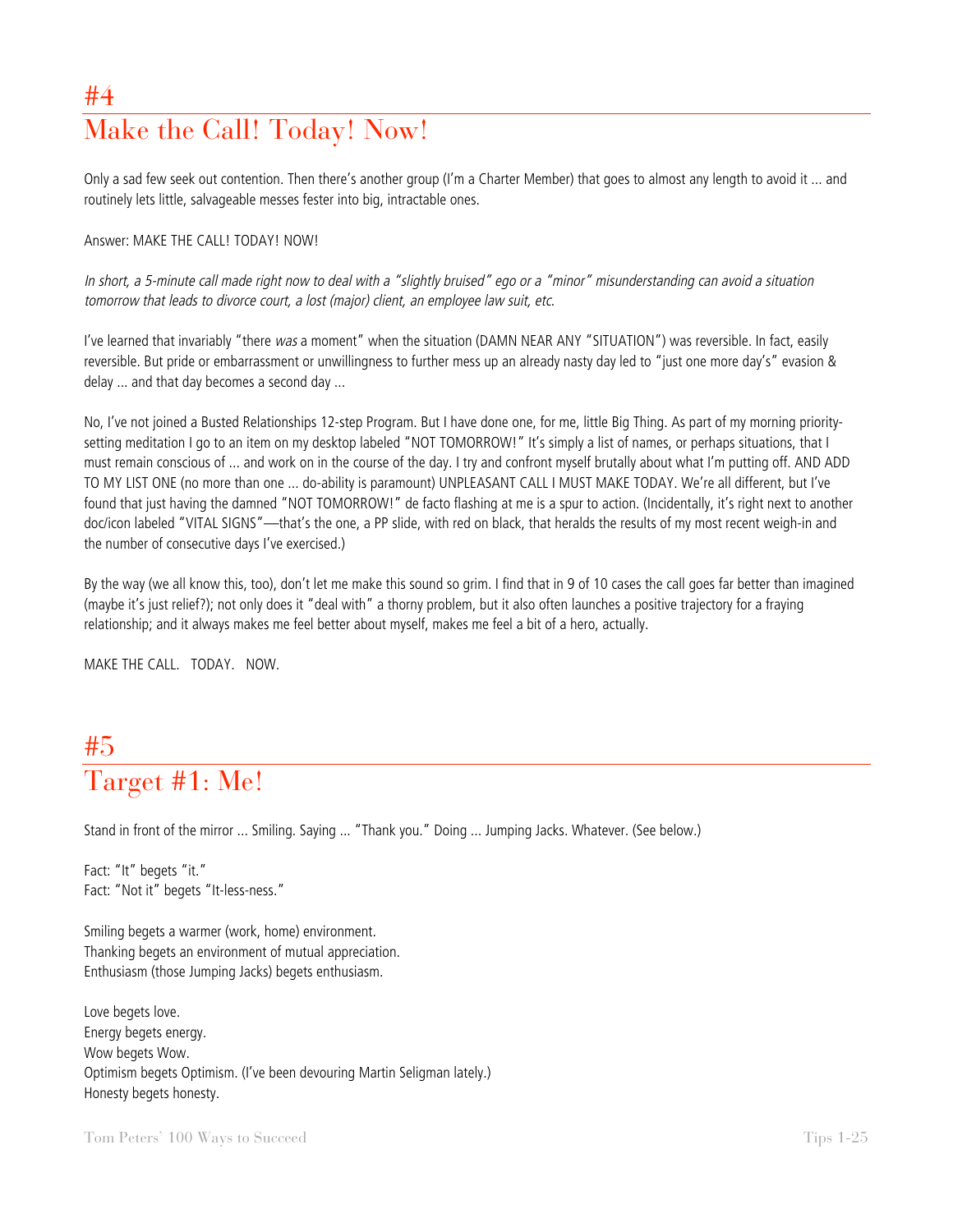Caring begets caring. Listening begets engagement. Etc. Etc.

How do you "motivate others"? Take a B-school course on Leadership? No! (You were joking, right?) Answer: Motivate yourself first. By hook or by crook.

Call it: Leadership By Unilateral Attitude Adjustment.

Are there things that can be labeled "circumstances"? Of course. Do bad things happen to good people? Doubtless.

Is there such a thing as "powerlessness"? No! No! No!

Take charge now! Task one: Work on ourselves. Relentlessly!

If you can figure out how to go to work with a smile today, I (trained as I was as an engineer, and indeed carrying the baggage of an MBA from a "quant school") will guarantee you that you will not only "have a better day," but will (eventually) infect others! (And, uh, "productivity" will soar ... once "they"—your boss, your peers, your subordinates—get over the shock.)

John Kerry looks exhausted. (He has every right to be.) But his look of exhaustion, more than words or deeds or shrewd analytic explications, dramatically reduces the odds that I'll go to headquarters tonight and man the phone banks.

So it goes, whether the issue is the fate of a nation, the progress of a project team or the likelihood of getting your way with a reluctant Motor Vehicles Department clerk.

"Effective Leadership" (and "Gettin' Things Done" in general) Step # 1: Work on yourself!

Smile! Enthuse! Thank! Wow!

Win! Now!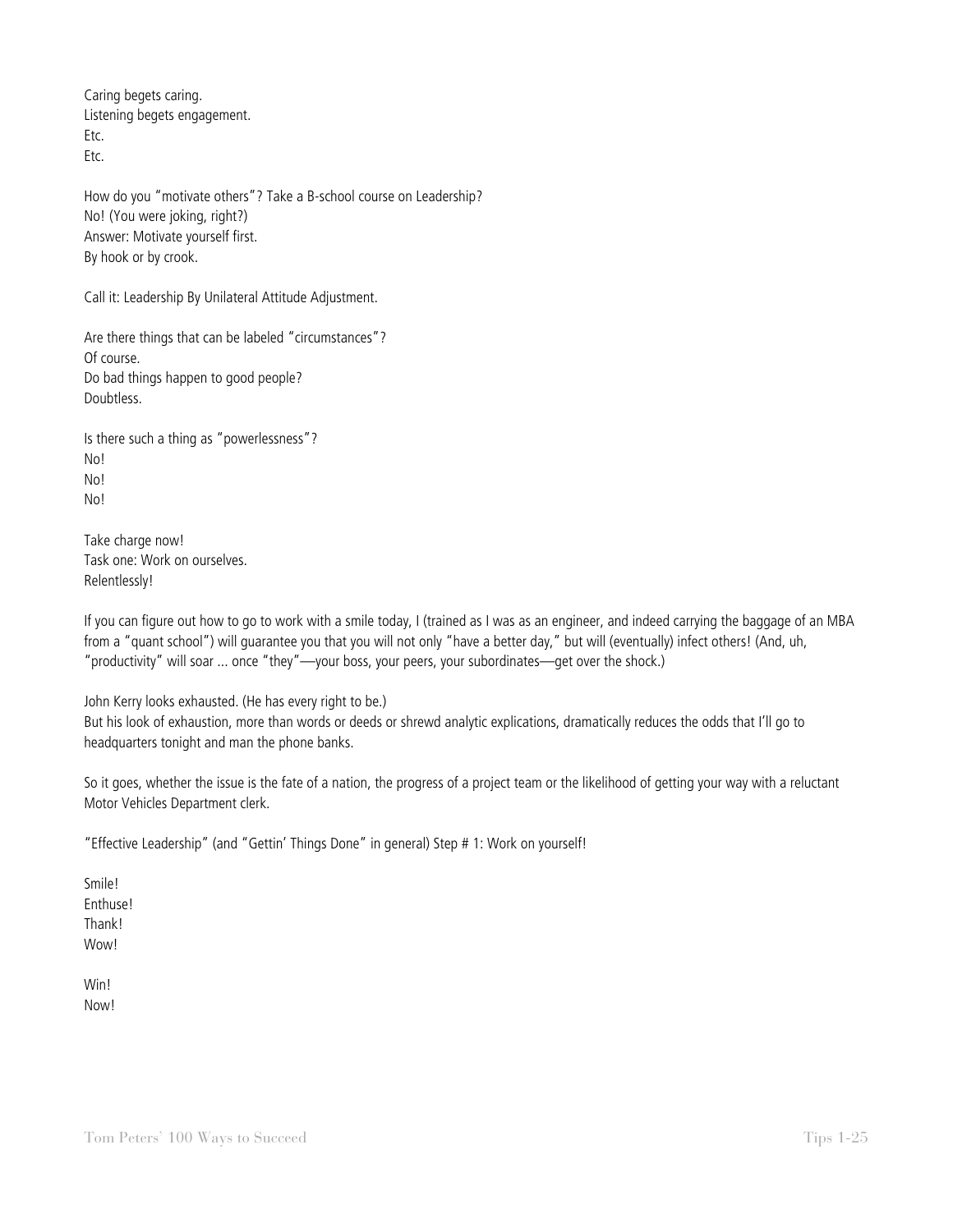# #6 Think (Obsess) Legacy!

Consider this a variation on our recent debate over the number of priorities a person can have. Well, I'm settling it.

One!

Here's the deal. It's 5A.M. (09.28.2004) as I write. I have a day crammed full of miscellaneous (that dreaded word!) activities ahead, ending with a flight from Boston/Logan to London/Heathrow. But the ... THE ... Pressing Question is: WHAT WILL (in One Sentence) THE LEGACY OF THIS DAY HAVE BEEN FOR TP?

Yes, I believe a Single Day can have as much of a "legacy" as a lifetime. In fact that had better be the case! Why? Because the day ... stretching out before me ... filled (at the moment) with limitless opportunities ... is ... ALL I HAVE!

Right? Just another day? Hardly! THIS IS IT!

All those things ... grand and mundane ... I want to do with my life will either be abetted or thwarted or put off or ignored in the course of ... THIS ONE, UNFURLING DAY.

So: What (One Sentence) will Today's Legacy be ... for You?

# #7 If No "Wow," No Go!

Does "it" Pop? Does "it" Sparkle? Does "it" make you Grin?

Is "it" ... WOW?

If "it" (grand or mundane) isn't WOW ... re-do it! Or don't do it!

This is ... Your Day. Not "their" day.

This Day belongs ... ULTIMATELY ... to You. Not "them."

Cubicle slaves Unite! Technicolor Titans rejoice! Throw off the shackles of Conformity! Just say/shout a throaty "No!" to Non-WOW!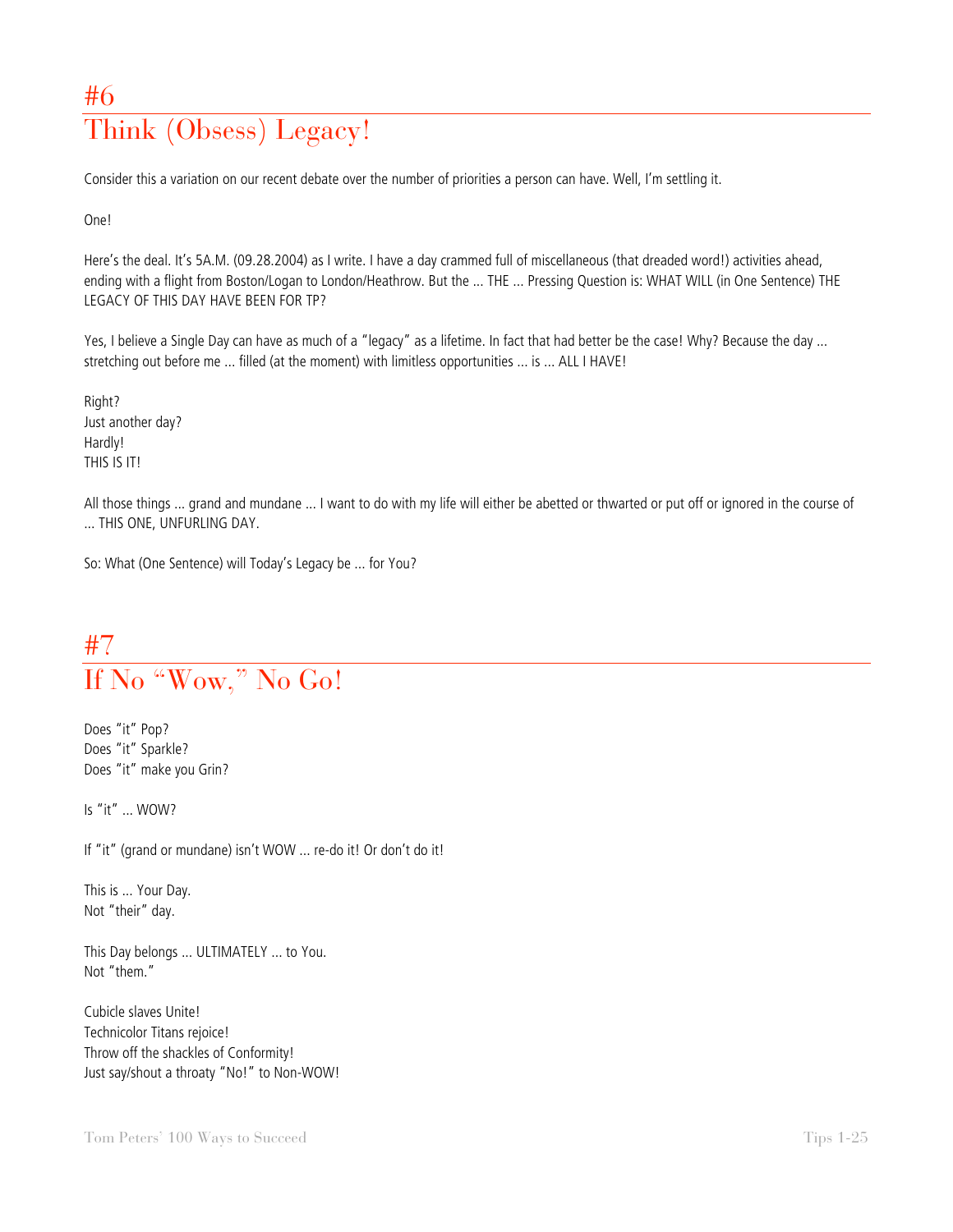So ...

WOW! Now!

(No bull. This is do-able.)

### #8 Foul up. Fess up. Fast. Fastidiously.

SHIT HAPPENS.

SHIT HAPPENS TO YOU AND ME BECAUSE WE SOMETIMES DO STUPID SHIT.

WE RARELY GET IN TROUBLE FOR THE SHIT THAT HAPPENS AS A RESULT OF THE STUPID SHIT WE DO.

WE OFTEN GET IN TROUBLE FOR THE STUPID SHIT WE DO TO AVOID TELLING ABOUT THE SHIT THAT HAPPENED BECAUSE OF THE STUPID SHIT WE DID.

MESSAGE.

FOUL UP. FESS UP. FAST. FASTIDIOUSLY. (Tell the Whole Truth.)

TO ANYONE YOU CAN FIND TO FESS UP TO. BOSSES. SUBORDINATES. THE GUY AT THE BAR. OR IN THE WEIGHT ROOM.

THEN GET ON WITH LIFE.

I am not a moralist.

I am not arguing that "telling the truth is a ... GOOD THING. (Though I generally think it is.) I am arguing that telling the truth ASAP is a ... USEFUL-PRAGMATIC-CAREER ENHANCING THING TO DO ... BECAUSE THE BOOGEYMAN IS GOING TO GET YOU IF YOU DON'T. (I.e., bloggers cornering Dan Rather. Rather has a habit of being chased by weird people, come to think of it.)

And, actually, people think it's "cool" when you/me tell the truth—foul up, fess up, fast, fastidiously. (Soooo Cool, that maybe you should fess up to things you haven't done?) (Just a thought.)

Seriously: PEOPLE HAVE VAST RESERVOIRS OF FORGIVENESS FOR SINS INCLUDING STUPID SINS ... AND ARE THIN-SKINNED AS ALL GET OUT ABOUT EVASIVENESS AND CONVOLUTED EXPLANATIONS.

("It depends on what the meaning of 'is' is.")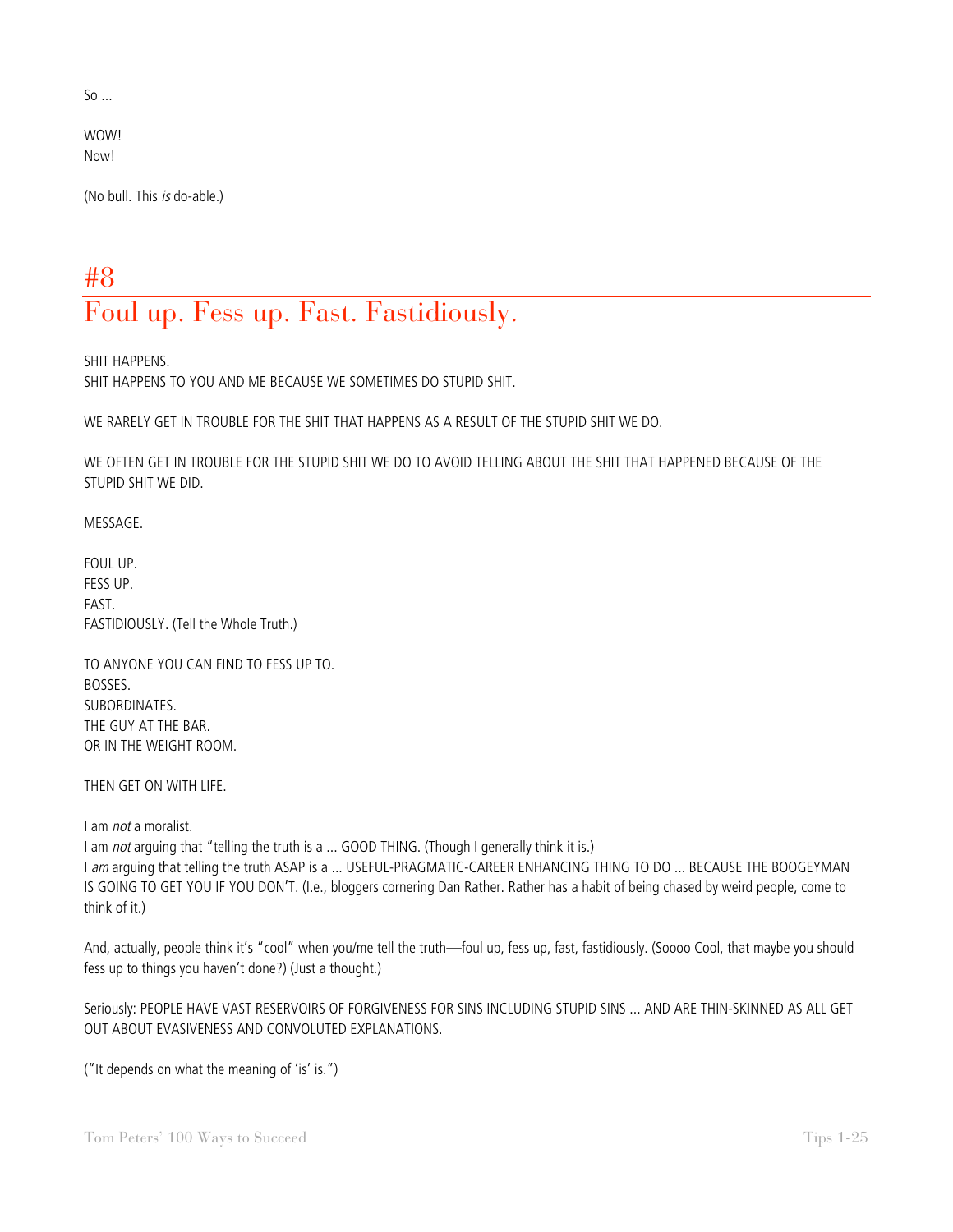"I screwed up with the customer" beats (by a country mile): "We lost the customer because the customer's people tripped all over themselves and couldn't come to a decision ... blah blah blah."

Or: "THE LIGHTS IN THE ROOM WERE TOO LOW BY WHICH TO SEE MURDEROUS DICTATORS." (Hey, even, "I like the old brute, used to go water skiing with him ..." would have been better. Right?)

FOUL UP. FESS UP. FAST. FASTIDIOUSLY.

### #9 "Old" Rules!

Young is Cool. Old is Rich. Think about it.

I'll speak later today to the AHCA/American Health Care Association ... the trade association that represents assisted-care centers, nursing homes, etc. Problems? Sure. Lousy rep? Alas, yes. Opportunity? YOU BET!

I'm not one to provide "market tips." But I'll break the rule here. The "Boomer-Geezer Market" is more ignored than the women's market. Period.

80 million Boomers. The first turn 60 in 2 years. Tons of money. (Make that: Tons & Tons.) Not aging gracefully. Up for experiences. (Up for damn near anything, for that matter.) Long time left, given today's life expectancies in developed countries. Add in Geezers ... and ... Kaching!!

And ... underserved. Astonishingly so. Why? "Old" is definitely not cool in America. Never has been. (Even among the old.)

Hence ... OPPORTUNITY is not "knocking." It's pounding on your door. Products. Services. Experiences. Mass markets. Niche markets. International markets Japan and Western Europe are getting older even faster than we are).

As I said: Think about it.

### #10 Get up earlier than the next guy.

Flying to Boston from London on Saturday morning. 7 hours. Professional woman sitting in front of me. I duly swear, she did not look up for 7 hours. She produced more on her laptop than I do in ... a week ... a month.

I'm not touting workaholism here. I am stating the obvious.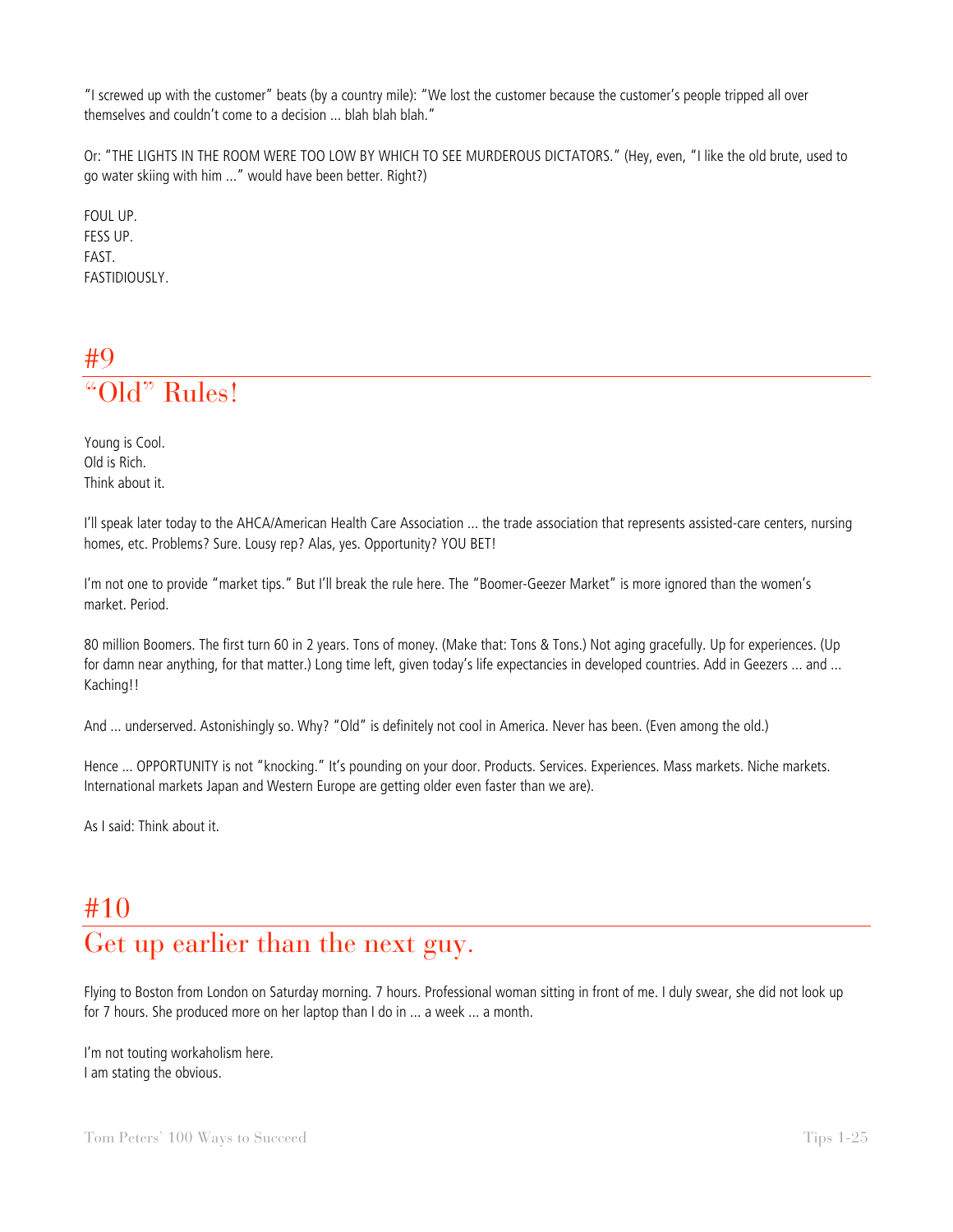She or he who works the hardest has one hell of an advantage. She or he who is best prepared has one hell of an advantage. She or he who is always "overprepared" has one hell of an advantage. He or she who does the most research has one hell of an advantage.

I don't know about you, but I wouldn't have wanted to challenge "the woman in the row in front" in whatever presentation venue she was approaching.

# #11 MBWA Lives & Rules & Is Ubiquitous!

A commentary in this week's Newsweek by Jonathon Alter begins, "No wonder President Bush lost round one in Miami: He got rusty living in the bubble."

Mr. Bush's bubble is indeed airtight. But, reader-bosses, you'd be surprised (just as the President was apparently surprised), I'd vouch, at how little air gets into your bubble, too!

Which takes me back to 1982. My In Search of Excellence co-author Bob Waterman and I were about to go on the Today show. We were practicing in Bob's Manhattan hotel room. And we got into a tussle. Turns out we both most loved the same thing in the book—and both wanted to utter the words on national TV. Having no dueling pistols at hand (even though we were right across the river from where VP Burr had killed Alexander Hamilton in a duel), we flipped a coin. Bob won ... and I'm still frustrated 22 years later!

The bragging rights at stake? MBWA. Remember? Managing By Wandering Around. (Courtesy a much smaller, more intimate Hewlett Packard.)

 $We$ ll

Welcome to 2004. MBWA would have helped Pres Bush ... and it will help you. And the absence thereof will ... DOOM ... you.

The nice thing about MBWA is: "What you see is what you get." The ... BIG IDEA ... is ... uh ... to ... WANDER AROUND. I.e., stay intimately in touch. I could go on for countless words (I have gone on in the past), but I'll keep it simple here:

GET THE HELL OUT OF THE CUBE! DESERT THE TERMINAL! ("Terminals are terminal"? Not all bad.) CHAT UP ANYBODY WHOSE PATH YOU CROSS ... ESPECIALLY IF THEY ARE NOT AMONG YOUR NORMAL CHATEES. GO STROLLING IN PARTS OF THE ORG WHERE YOU NORMALLY DON'T STROLL. SLOW DOWN. STOP. CHAT. ("Stop. Look. Listen."—a shrink's advice to me, courtesy railroad crossing lingo.)

NB: Email ... DOES NOT COUNT ... as "chat." "Wander" = WANDER. One foot in front of the other.

Okay?

Extended Idea: Wander Writ Large. Put "wandering" on your permanent agenda! Consider: I was recently giving a speech to retailers. I had studied my butt off. Read a ton. Hung onto the Web for dear life. Phoned a dozen experts. My data was analyzed. My speech was locked into PPFinal status. I was in my hotel room in Chicago, at 3p.m. On a lark, I decided to take a stroll. I'm not ordinarily much of a shopper, but this day I strolled the streets and "wandered" into shops, apparently aimlessly, for a little over two hours. Got back to my room. Unlocked my PPFinal. And started all over again. (Outcome: Speech was a roaring success.) I actually can't tell you "precisely" what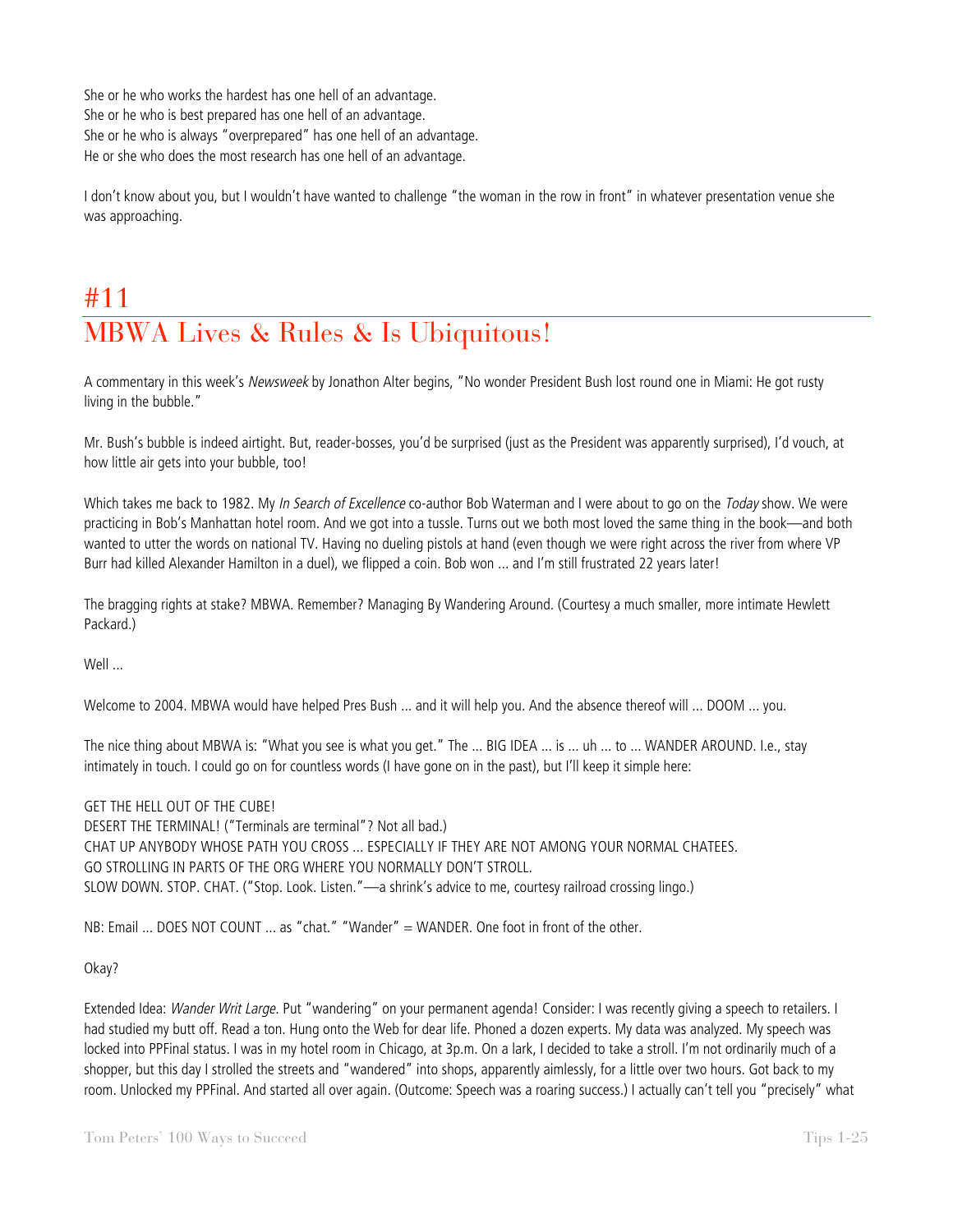I gleaned on that 2-hour excursion-wander. I can tell you it "changed everything." That is, I got "in the zone" re retailing; I physically inhabited my Client-of-tomorrow's world ... and it infused almost every sentence of what I subsequently presented.

Message: I am a zealot. I SWEAR BY MBWA. In any and all circumstances. Wanna join me? One last tip-idea: "Aimless" "wandering" takes discipline! And one truly last digression: Mr. Bush also serves us a reminder to "Mind your body language," especially "when no one is looking." Those "little" cutaways may have cost the Commander-in-Chief and World's-Most-Powerful-Human dearly.

# #12 Micromanage First & Last Impressions!

First & Last impressions are your and my personal-career keys, and the keys to a company's customer service report card. We both get that, of course. But: I don't know about you, but I need ... Constant Reminding. For example, my wife rags on me semi-constantly for not looking people directly in the eye when I'm introduced. At first, I thought she was nuts, especially as I get paid sometimes to attend postspeech "G & G" (Grip & Grin) sessions with execs or top salespeople or key customers. But she's right, I belatedly had to admit—I think it's my soul-deep shyness. (No baloney; a lot of people who sparkle at a podium are withdrawn in more intimate settings—and vice versa.) Upshot: I'm working on it—and work it is; but worth it.

Back to the overall issue. Fox News CEO and uber-spin doctor Roger Ailes claims I/you/we have ... 7 SECONDS ... to make a first impression. And he gives us this advice: First: "Amp up your attitude." Some people radiate energy, some don't. But the don'ts at least can square their shoulders, and pump themselves up a bit. ("Energy" is not to be confused with aggressiveness. Energy is, in my opinion—I don't know about Roger—mostly seen in the eyes.) Second rule per Ailes: "Give your message a mission." That is, if you've got something you want to get from the interaction ... STAY ON MESSAGE. President Bush gets some low scores on oral presentation—but one and all agree he is the all-time master of staying precisely on message. Ailes #3: "Recognize 'face value.'" A "poker face" works well in poker—but is a disaster in more normal human interaction, including in professional settings. Call it "animation" or "engagement" (my terms, not Ailes'); but it is different than raw energy; it's something about being in the moment. And again, the idea is not to do jumping jacks—animation to me is mostly the intensity of concentration. (My wife—this time I think it's a positive—claims my intensity of listening-concentration scares her half to death if it's aimed her way. I wouldn't know.) The "bottom line" here is more important than the specific points: PAY MINDFUL ATTENTION TO HOW YOU ENGAGE!! IT'S AS IMPORTANT AS "CONTENT"—LIKE IT OR NOT. (Idea: Imagine that Karl Rove and Karen Hughes were looking over your left and right shoulders respectively, as you approach an interaction. Think about what they'd be whispering in your ear right before ... contact.)

Organizationally, the notion is essentially the same. Recall yesterday's Blog that included kudos to Griffin Hospital. Griffin says the first impression begins with ... Driving Directions! Prospective patients are already in a tizzy; lousy directions will only fuel their angst—and reinforce the idea that they are not in charge of their circumstances. Winners like Griffin obsess on driving directions, signage, music choice for the lobby, etc., etc. Of course Disney, no surprise, is the quintessential player here. My simple advice: BEGINNINGS AND ENDINGS ARE OVERWHELMINGLY IMPORTANT—AND SURELY COUNT AS "STRATEGIC SUBSTANCE" IN ANY INTERCHANGE. Think through "B & Es" very carefully. Invest Time & Money & Training in "B & Es." Hey: How about a new "C-level" job? Chief of Beginnings and Endings? Chief Start 'n Stop?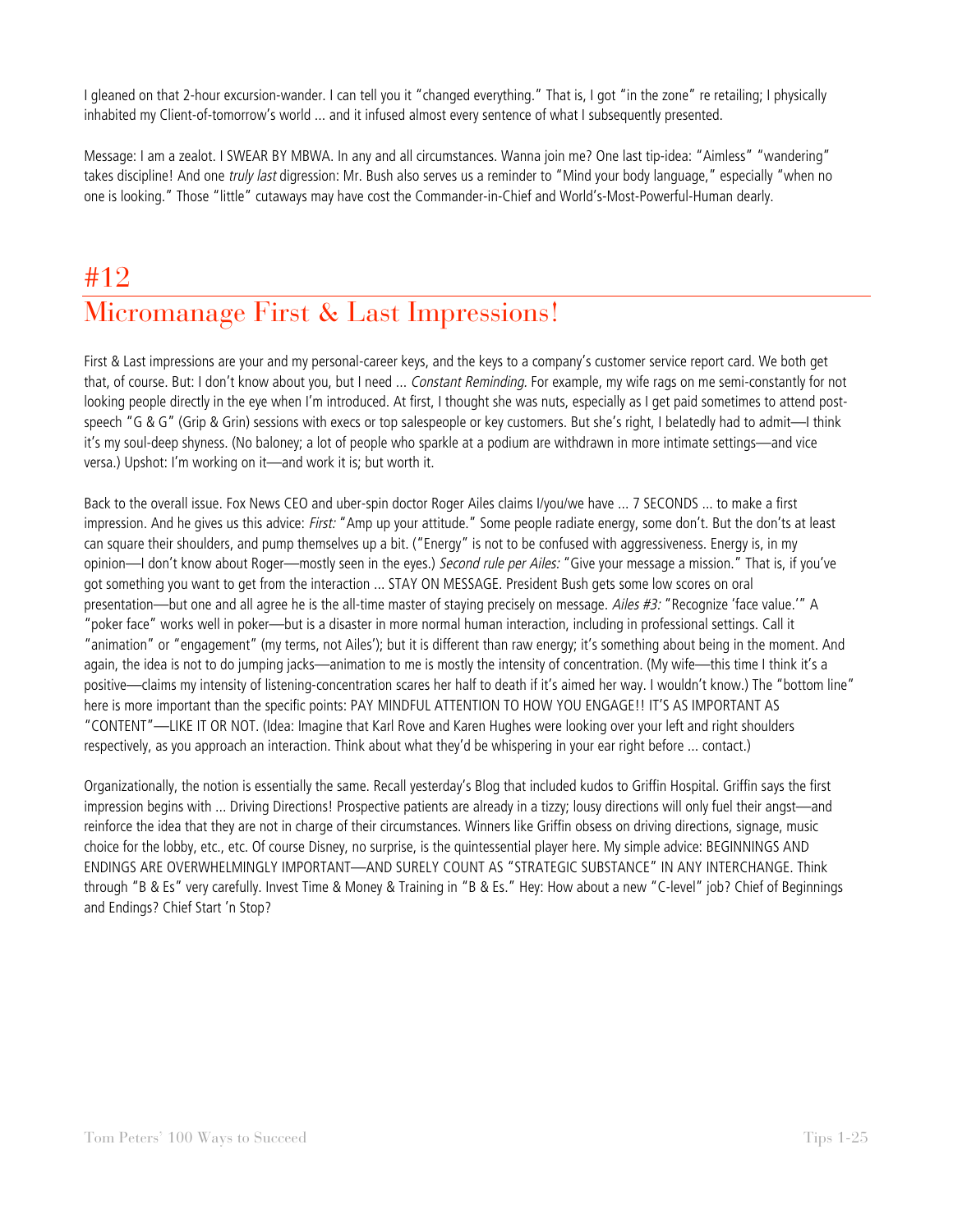### #13 Make This Day Matter.

If ... "My life is my message" ... Then ... what will you/I do today to clarify and amplify your/my message?

Choose wisely. (WHAT IS YOUR MESSAGE?) Review (and report ... to yourself) at the end of the day.

Repeat. Daily. Forever.

# #14 Read (and Act On) These Three Books ...

I think 99 out of 100 self-help books offer prescriptions that are too good to be true—or require commitments that are implausible. But as to the 1 in 100, or 1,000: I think the following three (ALL METICULOUSLY RESEARCHED) self-help/how-to books are worth 100X their weight in gold—and are as good as Dale Carnegie's How to Win Friends and Influence People and Napoleon Hill's Think and Grow Rich.

Namely ...

GETTING TO YES ... Roger Fisher, William Ury, Bruce Patton. LEARNED OPTIMISM ... Martin Seligman. CRUCIAL CONFRONTATIONS ... Kerry Patterson, Joseph Grenny, Ron McMillan, Al Switzler.

I avoid such books like the plague. HOWEVER: I HAVE BENEFITED ENORMOUSLY (personally & professionally) FROM EACH OF THESE THREE. They "fill a compelling need" ... AND ARE DO-ABLE!

NB: Each of these authors/co-authors has produced a consistent body of work—c.f., Seligman's Authentic Happiness—that is worth the price of admission; I've simply chosen my fav of each lot.

# #15 You Must Be Able to Answer This Question!

#### And the question is: **WHAT'S THE DREAM?**

Plan. Vision. Brand statement. Animating idea. Beliefs.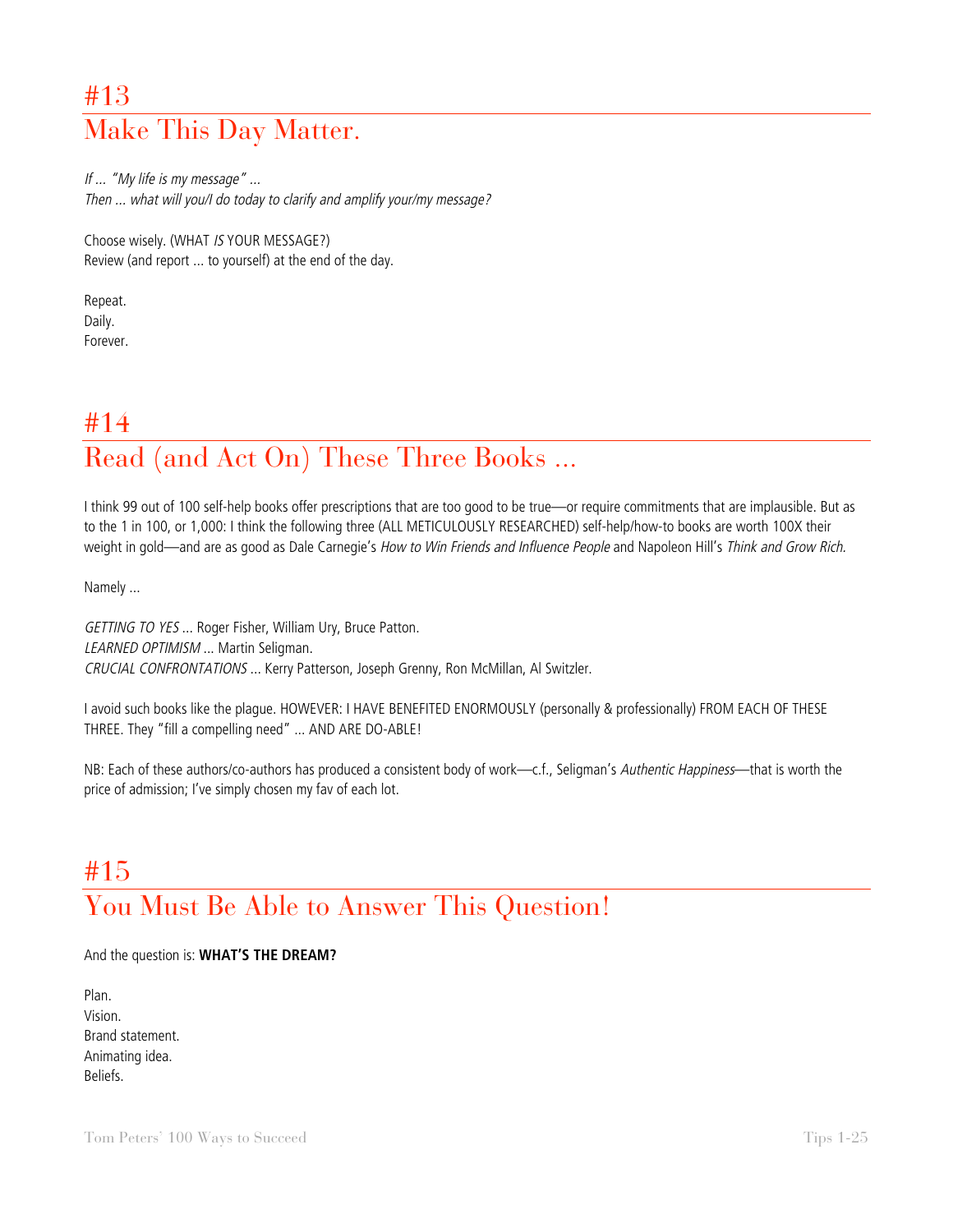All 5 of these notions are important. (Very important.) But none compare with: WHAT'S THE DREAM?

Great Performances are the result of a DREAM. (And, to be sure, a helluva lot of hard work and good luck and ... and ...)

But "it" begins with and is sustained by a ... DREAM.

A DREAM is "required" for an Awesome Business Process Re-definition project. For a training course. For a Great Night (\$300 in tips) ... Waiting Tables.

I will go so far as to say that any dream-free project/performance will be less than memorable. "Efficient"? Quite possibly. "Useful"? Quite possibly. "Entertaining"? Quite possibly. But ... RATTLES THE EARTH? Not without the ... DREAM.

Can DREAMS be ... "worked on"? Absolutely!

I give about 75 speeches a year. Each begins and ends with ... THE DREAM. I start by imagining myself in the conference room-auditorium a month hence, facing 60 or 6,000 people. I AM (I truly am!!) DESPERATE TO MAKE A MARK, LEAVE A MEMORABLE, STARTLING, UPLIFTING CALL TO ARMS BEHIND. I cogitate and meditate on ... THE DREAM. An image eventually begins to appear (based on a boatload of research and an eon of enforced intuitive reflection). As the image sharpens (THE DREAM), I work like the devil over the next several days or weeks on the details (95% of my effort). When I'm "finished," I ask myself if the PowerPoint I've prepared as my skeleton ... Measures Up To The Dream? (And then I adjust and adjust and adjust ... and sometimes start over ... if The Dream has become blurred by too many "clever distractions.") Finally, it's a few minutes to show time. As I meditate back stage, I am working internally on only one thing: AM I CLEAR ON THE ... DREAM? IS THE DREAM CLEAR? And it begins. NOW I MUST CONNECT!!! I must ... CONVEY THE DREAM ... one person at a time!!! ... even in that audience of 6,000. (Message: Dreams are "sold" retail, not wholesale. ONE-AT-A-TIME. UP-CLOSE-AND-PERSONAL. Aside: That includes Blogging?!)

So ... imagine your current project. WHAT'S THE DREAM?

# #16 Have you sought customer feedback...ONE CUSTOMER...today?

| Never.            |
|-------------------|
| Ever.             |
| Get Out Of Touch. |
| With Customers.   |

| Easy to lose touch. |
|---------------------|
| G.W. Bush.          |
| Me.                 |
| You.                |
| BigCo.              |
| WeeCo.              |

Must not happen.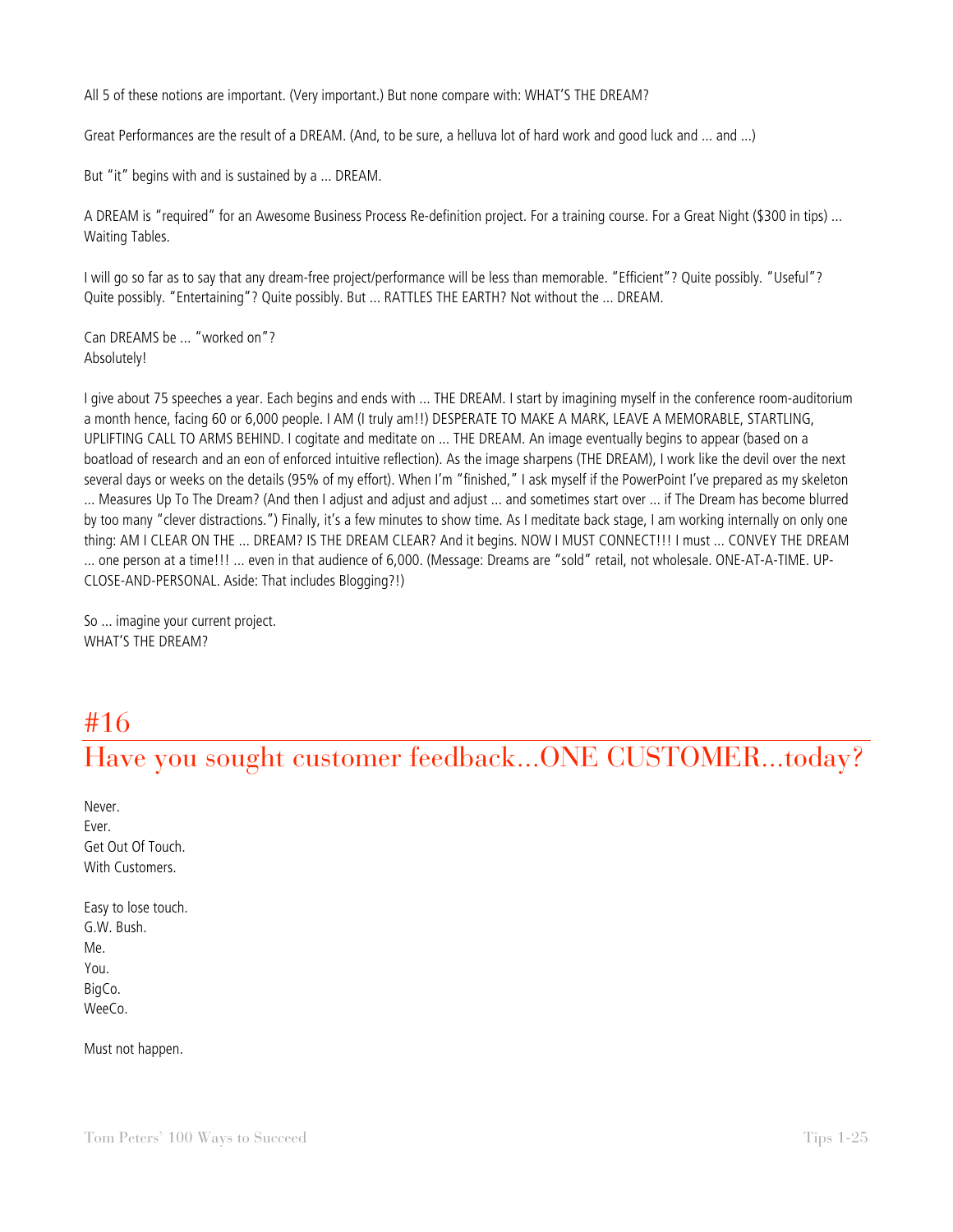Stop. Now.

Call a Customer. Out of the Blue. Ask (use these words): "How Things Goin'?" Listen. LISTEN.

Take notes. Meticulous. (Record in Special Notebook.)

Follow-up. FAST.

Repeat. 48-hours hence.

Hint: This applies to 100% of us. Not just "bosses." We. All. Have. Customers.

Hey, tompeters.com Clients (Ye, the Beloved!) ... How's It Goin'?

# #17 Work on Your Story!

He/she who has the best story wins!

In life! In business! The White House!

Consider the following:

"A key—perhaps the key—to leadership is the effective communication of a story."—Howard Gardner, Leading Minds: An Anatomy of Leadership

"Leaders don't just make products and make decisions. Leaders make meaning."—John Seely Brown, Xerox PARC

"Management has a lot to do with answers. Leadership is a function of questions. And the first question for a leader always is: 'Who do we intend to be?' Not 'What are we going to do?' but 'Who do we intend to be?'"---Max De Pree, Herman Miller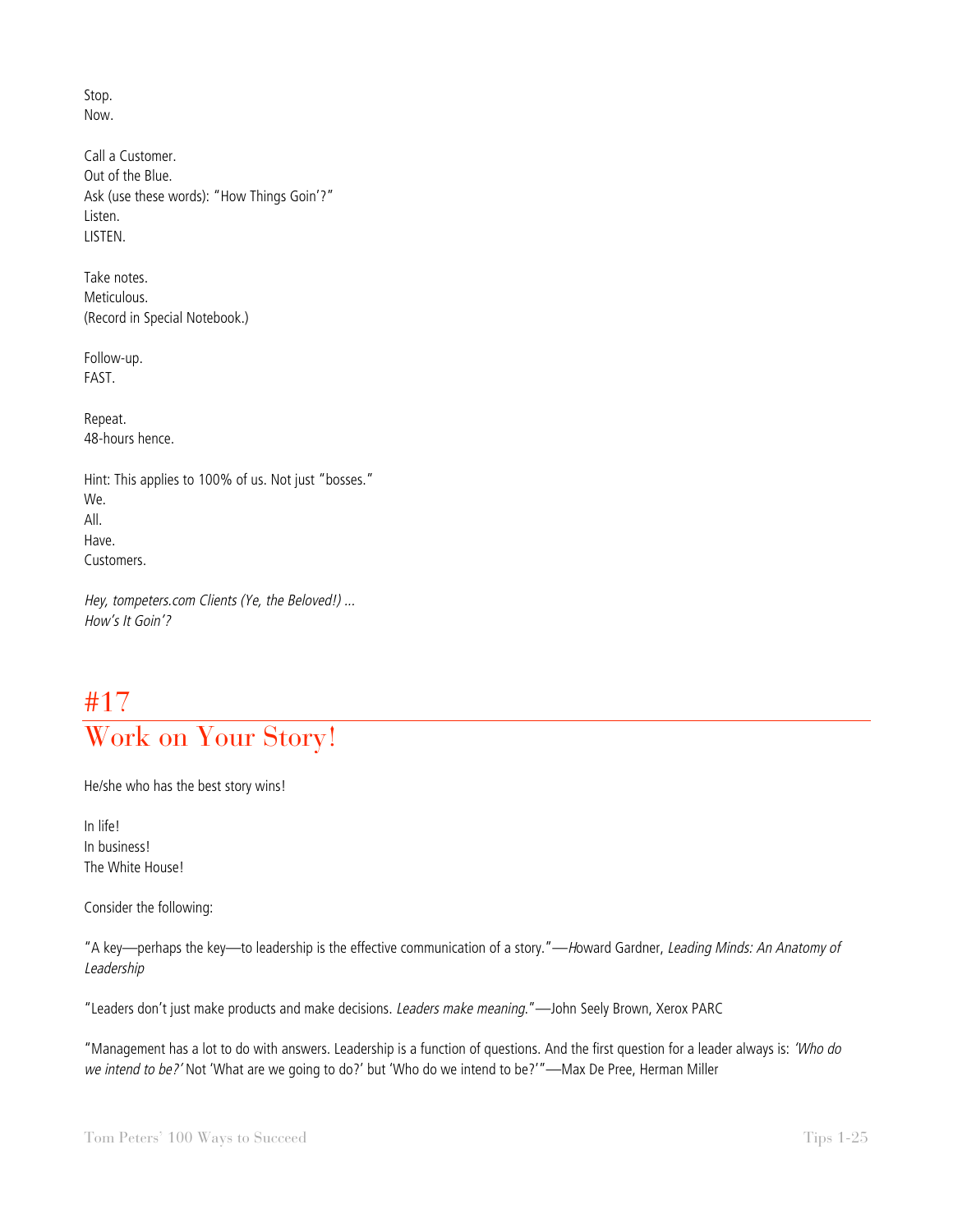"The essence of American presidential leadership, and the secret of presidential success, is storytelling."—Evan Cornog, The Power and the Story: How the Crafted Presidential Narrative Has Determined Political Success from George Washington to George W. Bush

"You are the storyteller of your own life, and you can create your own legend or not."—Isabel Allende

"We are in the twilight of a society based on data. As information and intelligence become the domain of computers, society will place more value on the one human ability that cannot be automated: emotion. Imagination, myth, ritual - the language of emotion - will affect everything from our purchasing decisions to how we work with others. Companies will thrive on the basis of their stories and myths. Companies will need to understand that their products are less important than their stories."—Rolf Jensen, Copenhagen Institute for Future Studies

"The past few decades have belonged to a certain kind of person with a certain kind of mind—computer programmers who could crank code, lawyers who could craft contracts, MBAs who could crunch numbers. But the keys to the kingdom are changing hands. The future belongs to a very different kind of person with a very different kind of mind—creators and empathizers, pattern recognizers and meaning makers. These people—artists, inventors, designers, storytellers, caregivers, consolers, big picture thinkers—will now reap society's richest rewards and share its greatest joys."—Dan Pink, A Whole New Mind

"In Denmark, eggs from free-range hens have conquered over 50 percent of the market. Consumers do not want hens to live their lives in small, confining cages. They are willing to pay 15 percent to 20 percent more for the story about animal ethics. This is classic Dream Society logic. Both kind of eggs are similar in quality, but consumers prefer eggs with the better story. After we debated the issue and stockpiled 50 other examples, the conclusion became evident: Stories and tales speak directly to the heart rather than the brain. After a century where society was marked by science and rationalism, the stories and values are returning to the scene."—Rolf Jensen/The Dream Society: How the Coming Shift from Information to Imagination Will Transform Your Business

(FYI: We have just posted a new "Special Presentation": "The Power Is the Story.")

I have concluded that "the brand" is encompassed by "the story." There is a slide in the new Special Presentation that simply reads: Story > Brand.

Storytelling is a refined art. Maybe it comes naturally to your or my 79-year-old Grandpa, but it didn't/doesn't to me! I WORK LIKE HELL AT IT!

Do you ever make "presentations"? I bet the answer is, "Yes."

Well ... STOP. NO MORE PRESENTATIONS. EVER AGAIN.

I stopped years ago. I NEVER GIVE PRESENTATIONS. I DO ... for pay, no less ... TELL STORIES.

As I prepare I am conscious ... 100 PERCENT OF THE TIME ... of the evolving story, of the plot, the narrative that unfolds.

For example: Regardless of the intensity of the urging, I never submit my presentations ahead of time. That's because I rework them—keep refining the plot, the flow, the rhythm—until moments before I go on stage. I suspect that in the last few hours before a speech, I go through my "script" well over 100 times.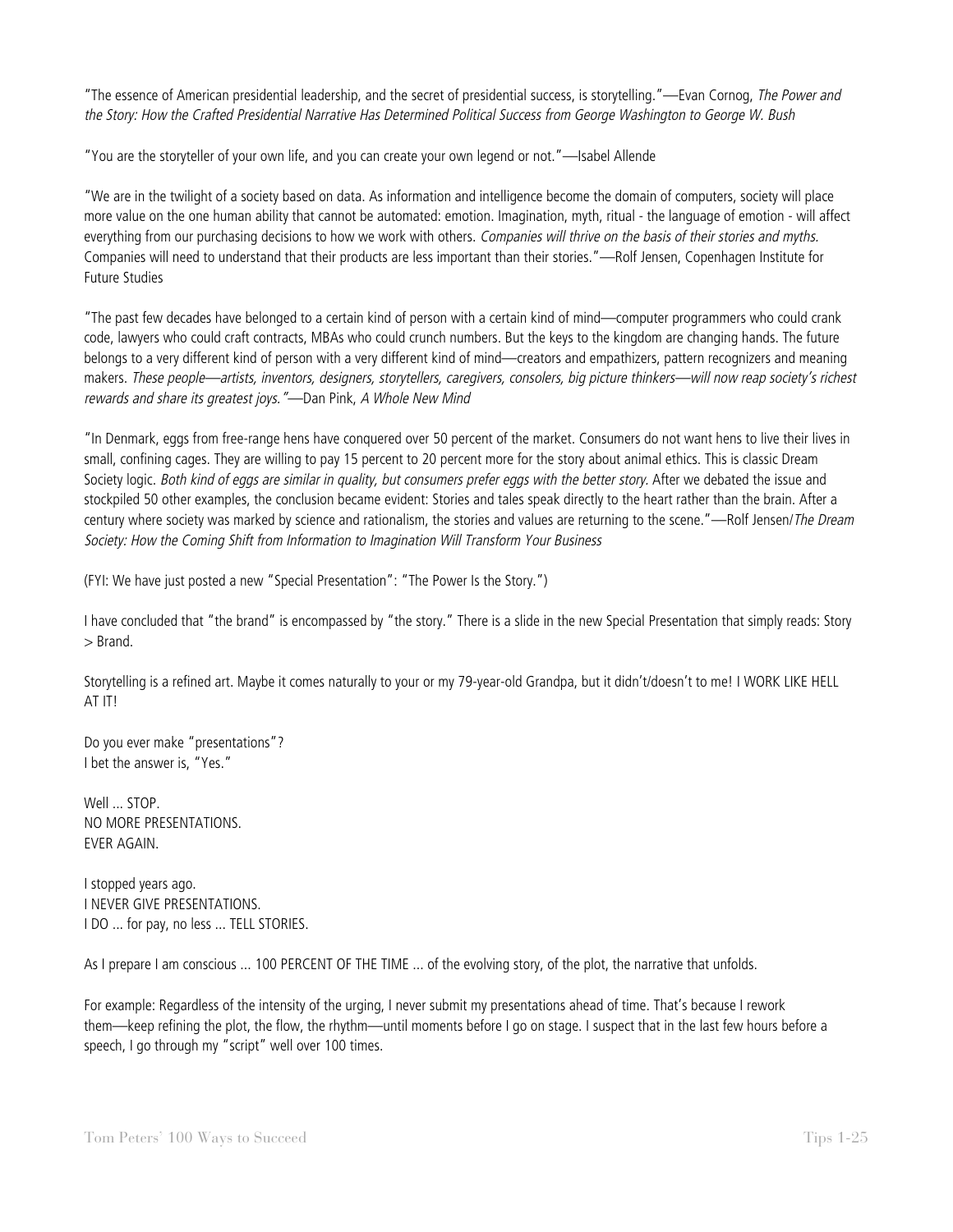Your task—TODAY—is a short story. Your current project is ... a story. Your career is ... a story.

HE/SHE WHO HAS THE BEST STORY WINS! SO ... WORK ON YOUR STORY! MASTER THE ART OF STORYTELLING/STORY DOING/STORY PRESENTING!

(More to come.)

# #18 "Lunch Management"

We're all in sales! That's one of my recurrent themes. Or, to make it more personal: IF YOU CARE, YOU'RE IN SALES. That is, if your project Matters to you, if you have a Burning Urge to get it done ... then the Only Route is the ... Sales Route.

Which brings me to #18. I'm not begging you to become workaholics. (Whoops, maybe I inadvertently am. Since my work is my love, I'm a "Love-a-holic"—not a "workaholic"—when I spend another hour blogging. Right?) At any rate, Loveaholics-Workaholics-SalesFanatics ... DON'T WASTE A LUNCH! (Or, at least not many.)

Work is Love. Work-Love implemented is Sales. Sales is Relationships. Relationships is ... LUNCH. Clear enough, eh?

Consider each lunch an "at bat." (Hey, it's playoff time.) Four workweeks at five days each (I'm going lite on you) adds up to 20 "at bats" each month.

20 opportunities to ... have lunch with your pals. 20 opportunities to start New Relationships. 20 opportunities to nurture Old Relationships. 20 opportunities to patch up Frayed Relationships 20 opportunities to "Take a Freak to Lunch"—and learn something new. 20 opportunities to test an idea with a potential Recruit-Alliance Partner. 20 opportunities to ... MAKE A SALE.

No, I'm hardly urging you to ignore your pals. And if you "used" all 20 monthly "opportunities" to the utmost I'd think you were over the top. (Or determined to become the next Donald Trump. Or President in 2016.) I do urge you to consider Lunches as a Precious Resource. Each lunch gone is gone for good ... or some such.

20 per month. 240 per year. To a Major Leaguer, each At Bat is Precious. To a Loveaholic ... committed to her-his project ... each lunch is equally Precious.

Agree?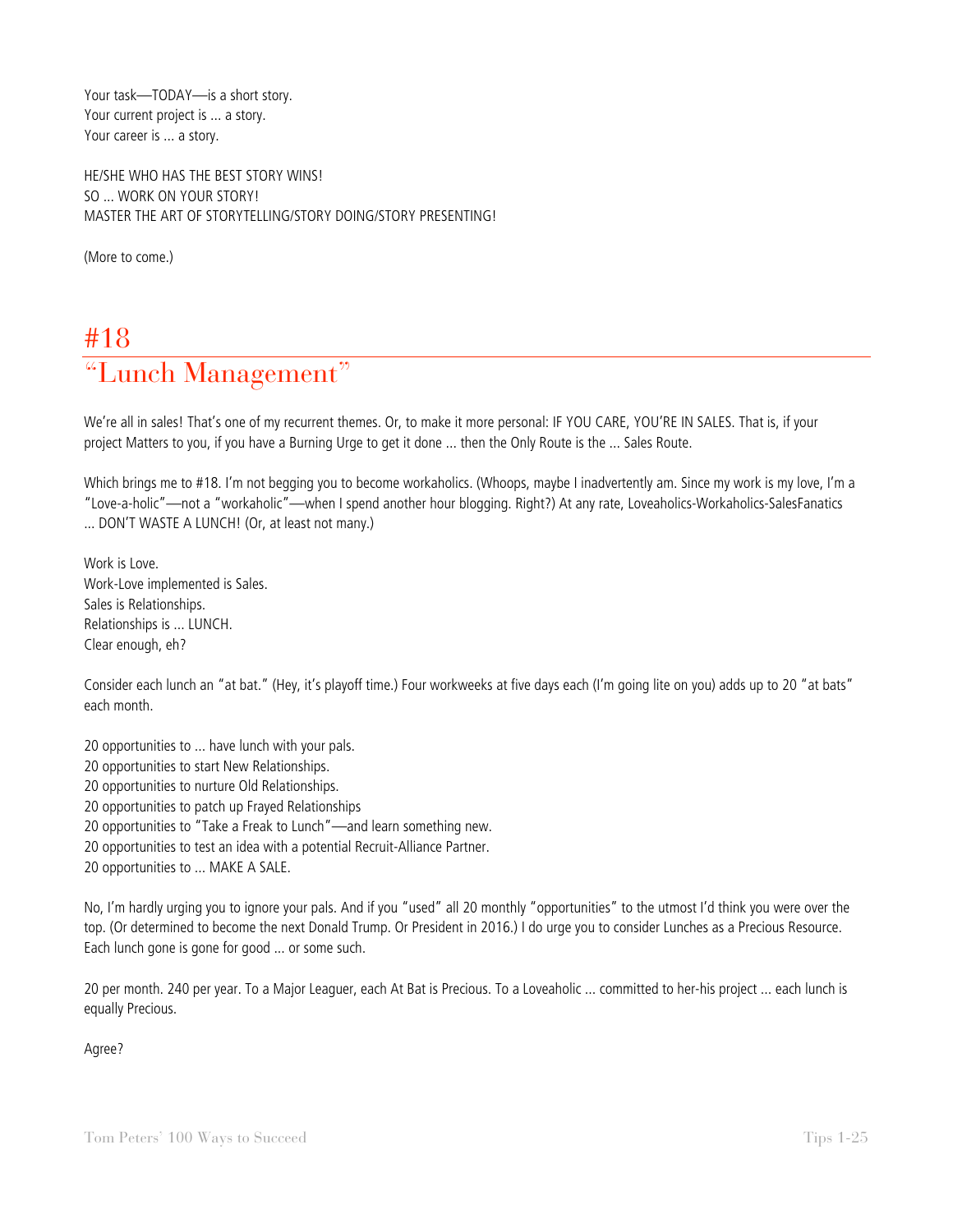## #19 Zen & the Art of Spoon-banging Change.

#### **"Some people look for things that went wrong and try to fix them. I look for things that went right and try to build on them."**—Bob Stone, Mr. ReGo

Bob Stone was Al Gore's point man for reinventing government—hence the Mr. ReGo moniker. He got an amazing amount done in a short space of time. And in the process he rewrote the book on "corporate" change. (And he kindly wrote a book to explain what he'd done: Polite Revolutionary: Lessons from an Uncivil Servant.)

Bob, as I see it, was a Zen master, a Sumo wrestler—a Master of Indirection. (Ha! Maybe that would be an apt substitute for the everquestionable MBA!?) He full well knew that he could not force change on the Federal bureaucracy; even the President rarely succeeds by frontal assault. And as a Pentagon refugee, he knew the silliness of producing ever-to-be-unread, always-to-be-ignored encyclopedic "White Papers" and fat manuals.

So he turned to the art of storytelling—and resurrected the always faithful "accentuate the positive." Hence the Gospel According to Stone: "I look for things that went right and try to build on them."

He knew there were astonishingly effective, renegade Civil Servants (Uncivil Servants?) dotting the landscape. The trick was to ferret them out, certify (via Mr. Gore) their heretofore shunned approaches, applaud them in public, cast their results in Monuments of Documentary Film ... and shame scores of others into following the lead of their obstreperous peers.

There's much more to the tale—see Bob's book, or my précis of it in Chapter 17 of Re-imagine! ("Boss Work: Heroes, Demos, Stories"). The point here: I urge you to become ...

An organizational Zen master. A sumo wrestler. A Master of Indirection. An "accentuator of the positive."

Jill Ker Conway played the same game with matchless skill. Ms. Conway, though appointed as the first woman president of Smith College, found herself not only surrounded by skeptical tenured (mostly male!) profs, but also without budget to implement the very programs she needed to make her reign different from that of the feckless old boys who had preceded her. Enter Zen. She nosed around the campus (like Stone) and discovered a robust Change Underground. She met with them, encouraged them—and urged them to begin the process proclaiming their views publicly. As to the absent money, she concocted the Mother of All End Runs. JKC became The Tireless Traveler. The hell with standard budgetary sources of bucks. There was a Change Overground of Smith Alumnae who were beside themselves with glee at the belated appointment of this first female prexy. She met and met and met some more—and cajoled and cajoled and cajoled. And soon had enough "external," off-balance-sheet funding to Pilot (Demos again!) several programs that eventually became the hallmarks of her wildly successful term of office.

All hail the Sumo wrestler from Northampton, MA!

Message: Powerlessnes is (mostly) a state of mind! Message: With a dab of Zen here and a shudder of Sumo there ... Mountains Can Be Moved! Message: We can all become Uncivil Servants!

Start today!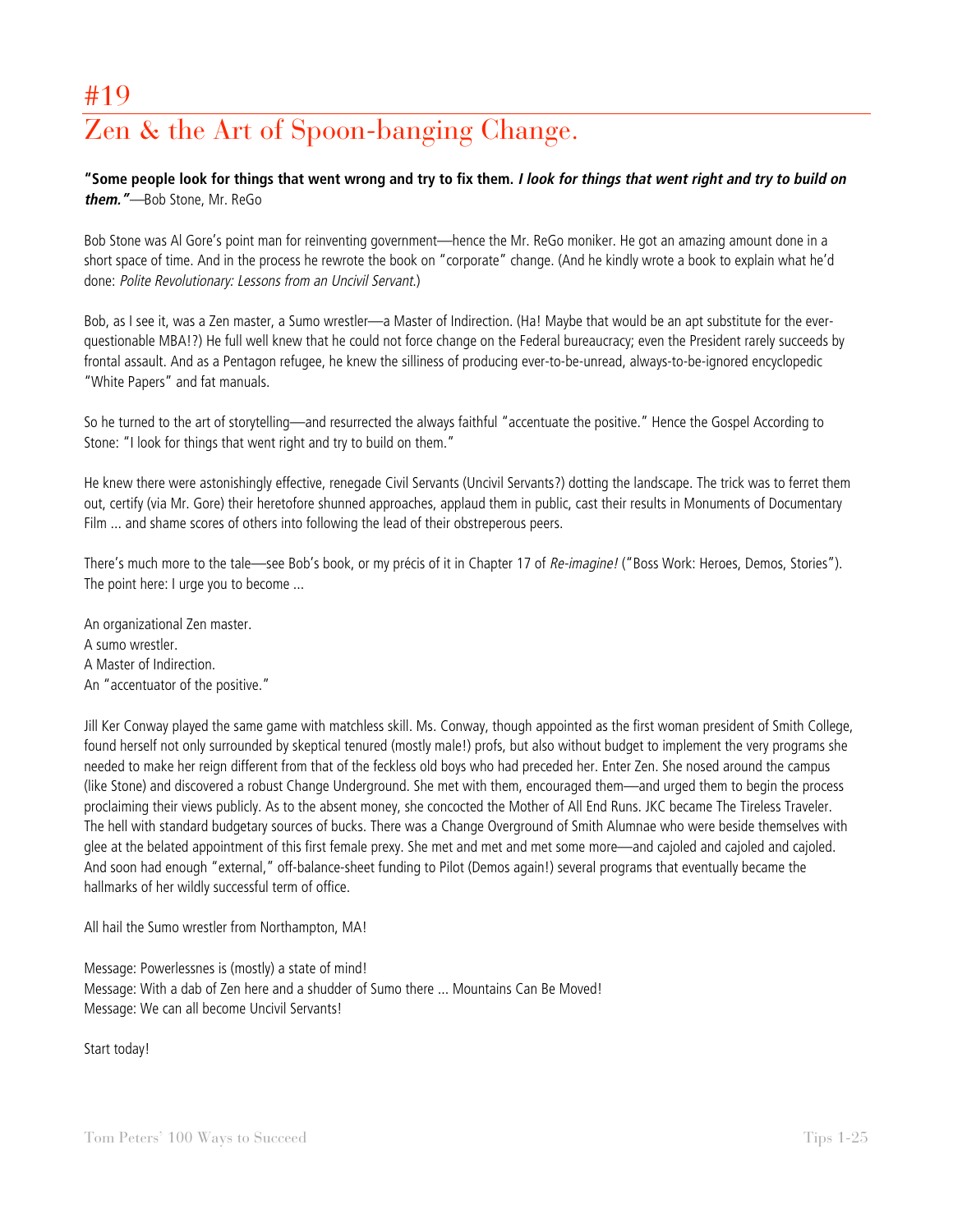# #20 Work, Work, Work ... to Connect!

#### **Always Make It Personal!**

I gave 5 speeches last week, in 5 different countries-cultures. Watching (one can—must—learn to watch intently as one speaks!) audiences respond, I've re-learned a few lessons. None more important than ... CONNECT ... MAKE IT PERSONAL.

For one thing, I'm a nut about reading local papers, or chatting up anyone I can grab to get a flavor of what's afoot, or just hitting the pavement. So in Sweden, for example, I began by talking about my trip the day before to the giant local department store, NK, and shopping a long list foisted on me by my wife, who did 4 years of professional training in Sweden—in fact I described being on my cell phone to her, as she directed me around the store by memory from 3,000 miles away. (It didn't hurt that I called NK "the world's best department store"—which I think it is. Appreciating someone else's turf nabs mega-points! Duh!) (On the other hand, I've screwed up on this. I once offhandedly criticized a Tampa hotel I was staying in to a Tampa audience. My remarks were not perceived as generic "customer service lessons"—as I had intended; but as a frontal assault-insult aimed at Tampa, Florida, and each-and-every audience member!) In Germany, I played shamelessly to my German blood and my "Germanic" engineering background—and teased incessantly about the need for them, and me, to overcome some share of what we'd heretofore thought of as strengths (e.g., rigid adherence to the "one best way"). In Italy, as I reported in an earlier Post, I showed up in a gorgeous Italian shirt and tie, purchased the afternoon before, joked about the price—and then tied the whole thing to my spiel on design and new approaches to value-added.

Bottom line: A speaker is always ... even in a 10-minute interchange ... attempting first-and-foremost to form a common heritage with the audience. Any speaker worth her or his salt wants to move an audience to act. That is only accomplished, in my experience, when "they" are converted into "we." WE ... are confronted with this challenge or that. WE ... must get beyond the places we are ... JOINTLY ... stuck in today. WE ... are frail and battered ... but ... WE ... must act with dispatch. And so on.

For George Bush or John Kerry or me-in-Frankfurt ... it's all about ... Making Common Cause! The argument may be airtight, the data unassailable, but if it's not ... UP CLOSE AND PERSONAL AND "SOLD" AS A JOINT CHALLENGE ... AND OBVIOUSLY FROM THE HEART ... then it is perceived, especially in another culture, as an ... Assault By a Thoughtless Stranger!

BTW: To state the obvious, the tougher the sell (and mine are pretty tough ... as in "forget everything you thought you knew and that made you successful") ... the Tighter the Human Bond must be!

BTW: This is hard, conscious work!

And, on a related subject ...

### #21 It's ... Showtime! All the Time!

Joe Pine and Jim Gilmore gave us the Great Gift ... the book The Experience Economy: Work Is Theater & Every Business a Stage. OH HOW I LOVE THAT TITLE! As well as the Fundamental Hypothesis: "EXPERIENCES ARE AS DISTINCT FROM SERVICES AS SERVICES ARE FROM GOODS."

#### Or, in TP lingo: IT'S ALWAYS SHOWTIME!

#### "Showtime"  $=$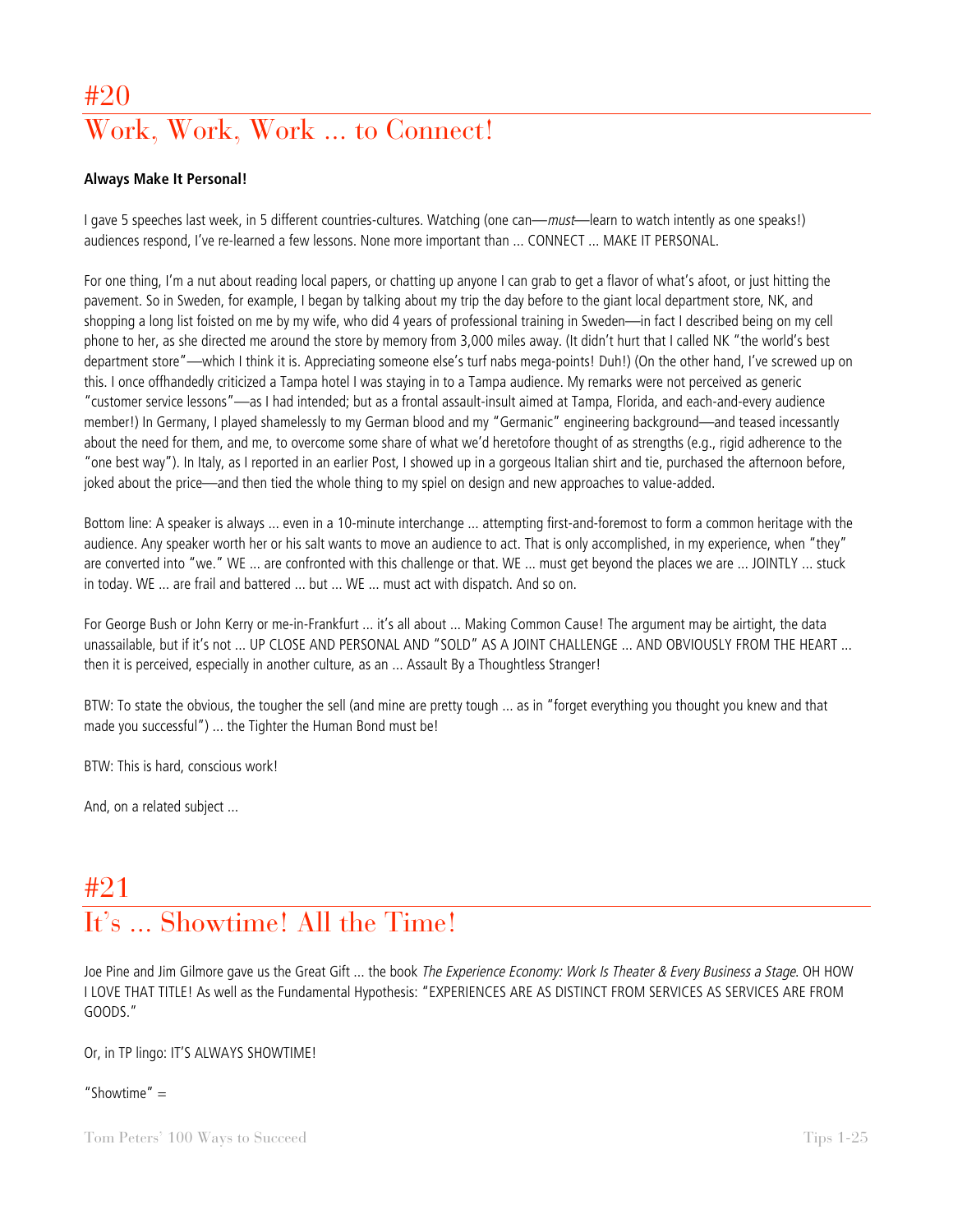Every speech! Every PowerPoint presentation! Every individual slide!

Every Client phone call! EVERY INTERCHANGE WITH A "FOURTH-LEVEL" CLIENT "ADMIN ASSISTANT" ... who may make a negative (or positive!) comment to her boss's boss (who signs my check!) about an off-the-cuff comment I hastily made. Every employee interaction ... especially when I'm stressed and/or grouchy.

Every Post at tompeters.com! Every 7(!)-second eye contact with someone who asks me to sign a book!

And so on. And on.

Am I hopelessly uptight about all this? Sure. (Why do you think I revise the font-choice on a single slide 15 minutes before an A/V check?)

But no, too; "it" (being on) has become a way of life, as natural as breathing. (My beloved wife says it takes me 2 or 3 days, after I've been on the road, to quit "preaching to 4,000 people.")

Is this "no way to live"? Hell, no! I love it! I love what I do. (Remember ... Love-a-holic!) I am ... Desperate to ... Make a Difference!

I hope you are too.

SHOW TIME ... ALL THE TIME ... is Very Cool!

NB: "Experiences" are as distinct from "services" as services are from "goods"!

# #22 A "Mission Statement" That Matters!

I hate "mission statements." Or "vision & values" statements. Especially when they appear on plasticized cards.

Why?

I totally support the notion of the importance of ... Clear Values. (Hey, Bob Waterman and I practically invented the whole thing via In Search of Excellence, 22 years ago.) Like all good things, the idea has been attenuated beyond recognition. A Tepid Top Team goes "offsite," to someplace warm in February, produces 6 insipid statements that (1) differentiate them/the company from no one; and (2) they have no clue as to what it really means to live up to these statements, assuming they were serious in the first place, and not just following the herd. (No one has absorbed Gandhi's "You must be the change you wish to see in the world.") Then they (3) return home, have their gin-soaked "gem" immortalized in plastic ... and hand it out ceremoniously to 20,000 of the Unwashed as Holy Writ.

Tom Peters' 100 Ways to Succeed Tips 1-25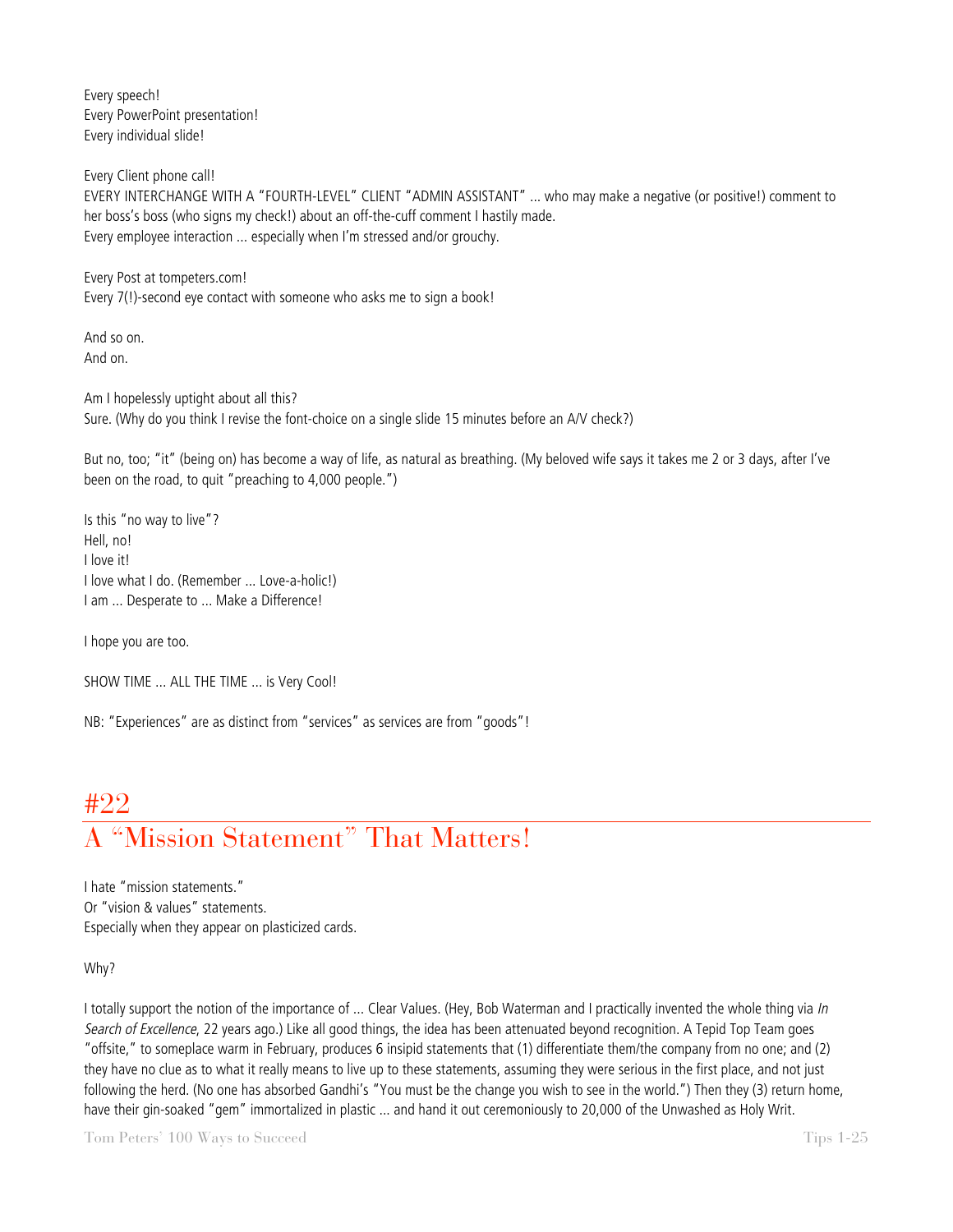Yuck!

But all that's changed ... for me! In a flash! Now I'm a fan! Bring on the plastic!

I was at a WooWoo resort last week in (Warm Place), giving a speech. Got up, as usual, at 4:00 a.m. Alas, room service not open 'til 6:00 a.m.—pretty crappy, but I can't expect everyone to share my strange habits. So at 6:00 a.m. sharp (6:04, actually ... I took note) I call and place my complex order: a pot of tea. (Period.) I'm told it will be "about 30-40 minutes." I think to myself it's outrageous, but I hold my tongue. (I want—NEED!—the tea.) Some 45 minutes later ... NO TEA. I call room "service" ... and ... IT HAPPENS!

The guy says he's sorry but ... But ... "IT'S NOT MY FAULT."

(You know, the Gremlin stole the teapot, we're outta hot water in Arizona, or some such.) (That's when I ... lost it ... and no amount of "right breathing" helped in the least.)

But ... IT WAS A GOOD THING! Now I—finally!—realized I'd "seen" (it was almost religious) an inkling of a "mission statement" I could imagine & live with & publish & plasticize & champion!

I immediately put it on a slide, and used it to tee off my remarks a few hours later ... to vigorous applause. Herewith the "slide"/idea/Supreme Mission:

#### **XYZ Corp: Complete Vision & Values & Mission & USP Statement**

**Any Service or Product is yours for absolutely NO CHARGE if any employee including the CEO ever says or implies at any point ...**

**"It's Not My Fault."**

#### *V. Big Cheese***, Founder, CEO & Dictator**

If we could flatly & finally eliminate "It's not my fault" from the explicit or implicit vocabulary ("life style") of room service clerks—and CEOs!—many of the world's woes would be instantly righted.

If ... ACCOUNTABILITY ... and ... SELF-RESPONSIBILITY ... were our routine practice, well, how fabulous! How effective! How profitable!

So I invite you (Way to Succeed #22, remember) to fully adopt for yourself and your tiny or huge enterprise, temporary or permanent, my ... COMPLETE VISION & VALUES & MISSION & USP STATEMENT!

Eh???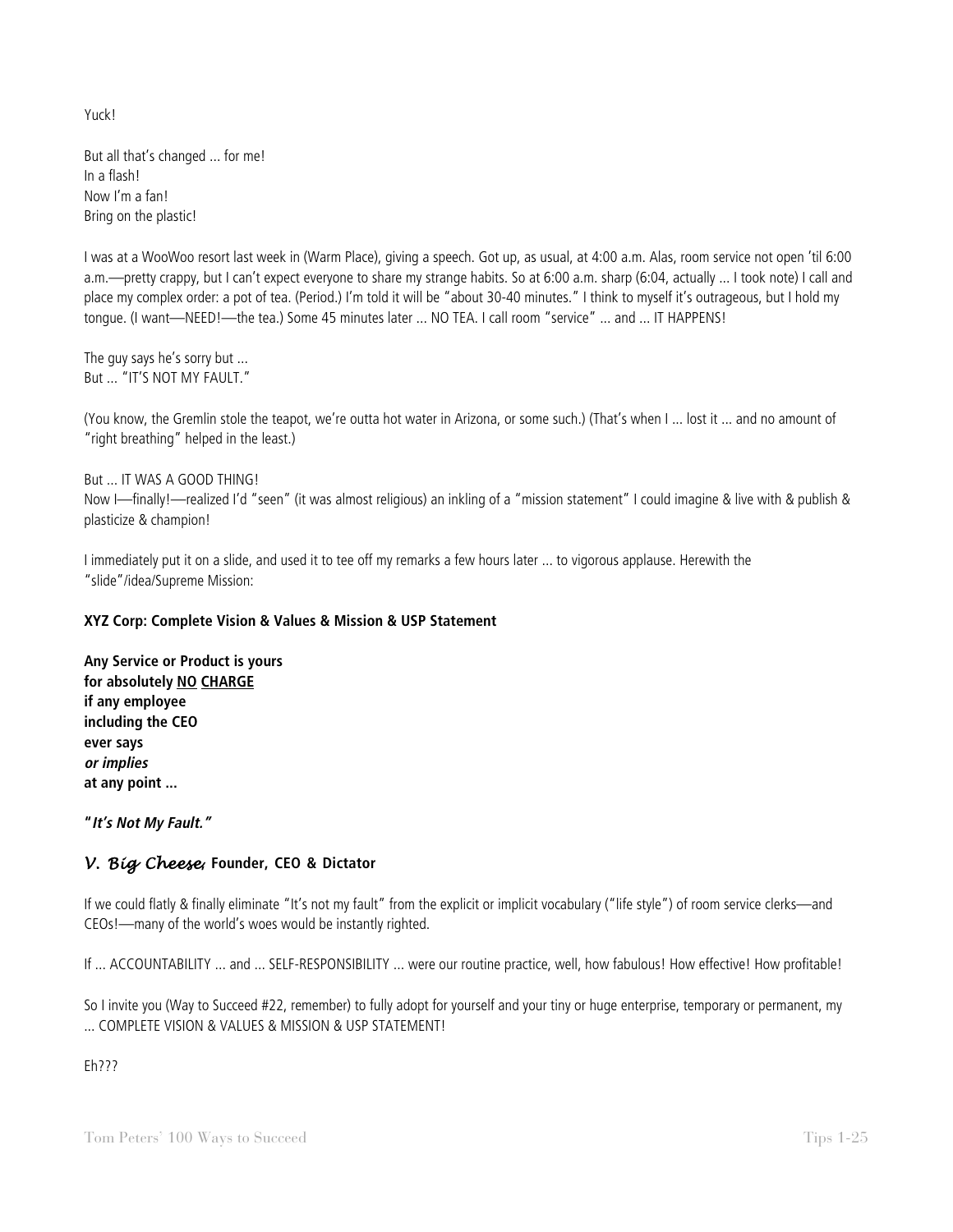### #23 Design Means You!

Sure, "design" means DHL spending Gazillion\$\$\$\$ on ... YELLOW. IT'S THE NEW BROWN.

But that's not all.

Design means ... me obsessing on line breaks and "..."s in the presentation of this Blog.

Design means ... me ... at age 61 and somewhat successful ... going through more than 25 drafts of a mere update of my Official Bio ... that will be circulated to Clients for the next several months.

Design means ... me worrying equally about presentation style as content ... 365/6 days-per-year.

Design means ... my abandoning a Great Publisher (Knopf) to go to Dorling-Kindersley so I could get the sort of design treatment for my books (E.g., Re-imagine!) that added up to Marshall McLuhan's famous "The medium is the message."

Design means ... that every action I take is Consciously Mediated by my implicit-explicit "design filter": That is ... HOW DOES THIS COME ACROSS? COULD IT BE CLEARER? CRISPER? MORE EXCITING?

(My last Client ... London Drugs ... "got it." The president told me that my goal/minimum success standard was to "make the audience gasp." Nice, eh?)

I "am" design! It works for me.

I invite you aboard! It's a daunting journey ... and an exciting one. It's near the Heart of the Matter in a BrandYou World. (Hint: We live in a BrandYou World ... like it or not.)

You = Desire to Survive = BrandYou = Branding Fanatic = LoveMark Fanatic (thanks, Kevin Roberts) = Design Fanatic. Q.E.D.

# #24 Agenda-NoteTaker-Notes Publisher "Spin" Power!

He/She who writes the Agenda and Summary Doc (innocently called "Meeting Notes") wields ... Incredible Power!

Believe it!

The question is innocent, "What should we cover at the Weekly Review Meeting?" The response is not. The "agenda" is in and of itself a Group "To-Do" list. (More important than any pretentious "strategic plan.") And: A "To-Don't" list. (What's left off ... to the Supreme Annoyance of many Power Players.) Moreover, some stuff will be at the Top ... some at the bottom (and probably won't get covered, or be given short shrift). Hence a "mere" agenda Establishes & Determines the Group Conversation for, say, the week, or even the Quarter. And ... the lovely catch ... concocting the Agenda by soliciting members is typically a "crappy task," unwanted by one and (almost) all.

My message: **GRAB IT!** (And chortle as you do.)